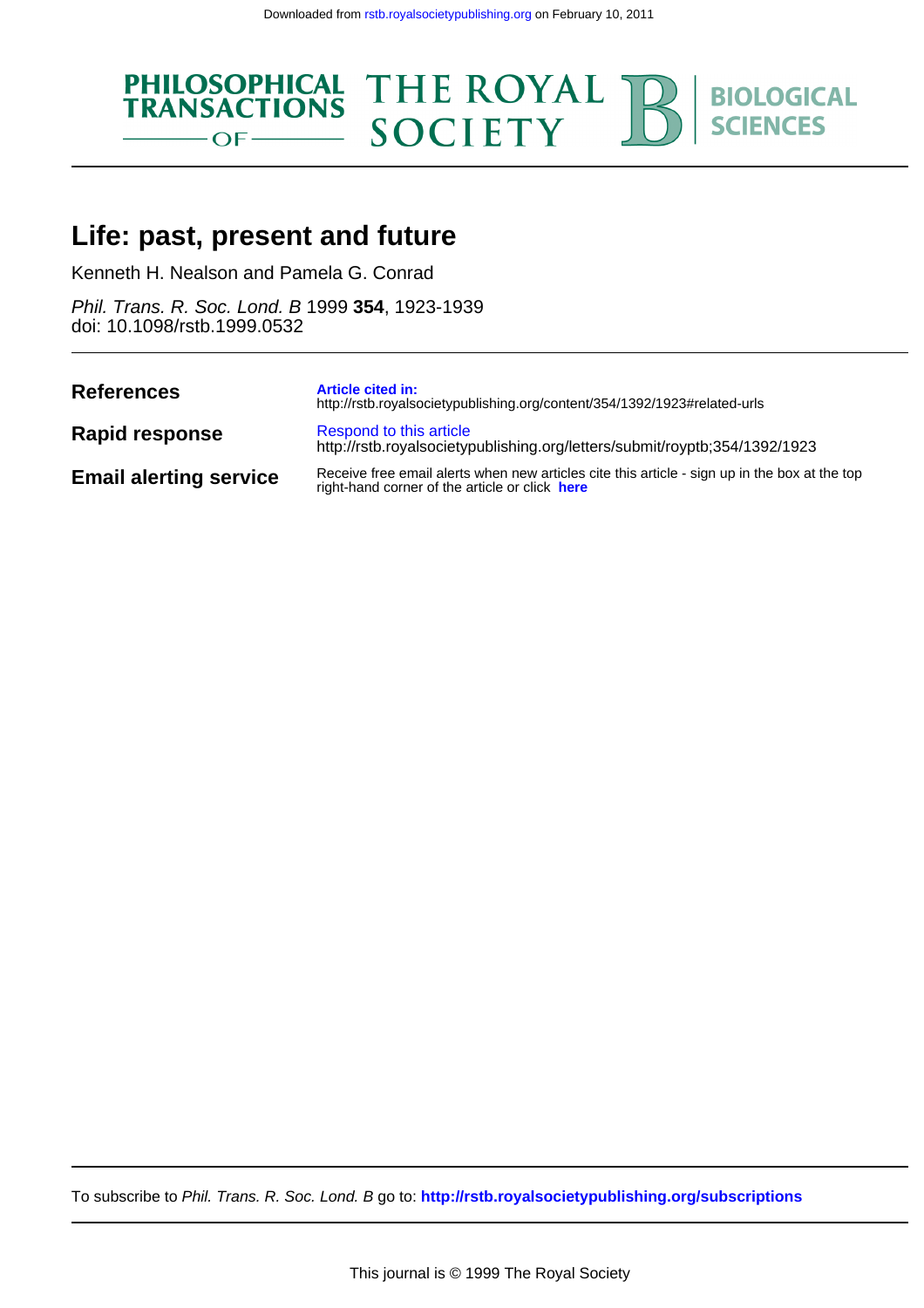

# Life: past, present and future

## Kenneth H. Nealson and Pamela G. Conrad

Jet Propulsion Laboratory, California Institute of Technology, 183–301, 4800 Oak Grove Drive, Pasadena, CA 91109, USA  $(knealson(a)$ jpl.nasa.gov)

Molecular methods of taxonomy and phylogeny have changed the way in which life on earth is viewed; they have allowed us to transition from a eukaryote-centric (five-kingdoms) view of the planet to one that is peculiarly prokarote-centric, containing three kingdoms, two of which are prokaryotic unicells. These prokaryotes are distinguished from their eukaryotic counterparts by their toughness, tenacity and metabolic diversity. Realization of these features has, in many ways, changed the way we feel about life on earth, about the nature of life past and about the possibility of finding life elsewhere. In essence, the limits of life on this planet have expanded to such a degree that our thoughts of both past and future life have been altered. The abilities of prokaryotes to withstand many extreme conditions has led to the term extremophiles, used to describe the organisms that thrive under conditions thought just a few years ago, to be inconsistent with life. Perhaps the most extensive adaptation to extreme conditions, however, is represented by the ability of many bacteria to survive nutrient conditions not compatible with eukaryotic life. Prokaryotes have evolved to use nearly every redox couple that is in abundance on earth, filling the metabolic niches left behind by the oxygen-using, carbon-eating eukaryotes. This metabolic plasticity leads to a common feature in physically stratified environments of layered microbial communities, chemical indicators of the metabolic diversity of the prokaryotes. Such 'metabolic extremophily' forms a backdrop by which we can view the energy flow of life on this planet, think about what the evolutionary past of the planet might have been, and plan ways to look for life elsewhere, using the knowledge of energy flow on earth.

Keywords: biosignature; metabolic evolution; extremophile; metabolic taxonomy; bioenergetics; life detection

#### 1. INTRODUCTION

When invited to contribute to the millennium issue of these *Transactions*, we took it as a challenge to discuss life as it relates to our mission at the Jet Propulsion Laboratory—the connection between life and planetary geochemistry, the interaction between these two forces and the patterns of evolution seen in both. Thus, the ideas that follow may seem somewhat non-conformist: they are meant to stimulate thought and draw reactions rather than to be given truths. The arrival of a new millennium seems a good time for such things; some day we will know if any of the rather simple ideas expressed here had enough merit to stand the test of time, or merely served to stimulate the establishment and the testing of more sophisticated and, perhaps, more useful hypotheses.

Much of the thinking put forward here has been strongly impacted by the fact that during the past two years we have begun a programme to develop methods for life detection. The basic approach we have chosen for this endeavour involves several factors:

- (i) the definition of life in measurable terms;
- (ii) the development of non-earth-centric biosignatures based on our definition;
- (iii) the laboratory fabrication and testing of strategies and instrumentation for life detection;

(iv) field testing of the same methods in extreme environments on earth.

One of the authors (K.H.N.) has spent nearly 30 years studying microbial life in the oceans, lakes, rivers and sediments, in many cases dealing with what can be called extremophilic micro-organisms (e.g. organisms that can tolerate and even prosper in environments regarded as extreme or hostile). An example of such an organism is shown in figure 1, a bacterium called Shewanella oneidensis (also known as Shewanella putrefaciens). This bacterium, in the absence of oxygen can use a number of 'substitutes' for its respiration (Nealson & Saffarini 1994), including manganese oxide, the solid substrate on which it resides in figure 1. Such a lifestyle would have been regarded as impossible just a few years ago, but is now known to be widespread in low-oxygen environments on earth. This illustrates the key concept that even here on earth, diverse survival mechanisms can be found, and should serve as guideposts for the search for life in extraterrestrial sites (Nealson 1997b, 1999). The second author (P.G.C.) has a long-standing interest in the relationships between geochemistry, earth evolution and biology, with specific interest in the relationship between the evolution of the planet and the corresponding coevolution of the biota. With this perspective in mind, we will focus on a new view of life—the relationship between energy flow, minerals and microbes—and introduce the readers of this article to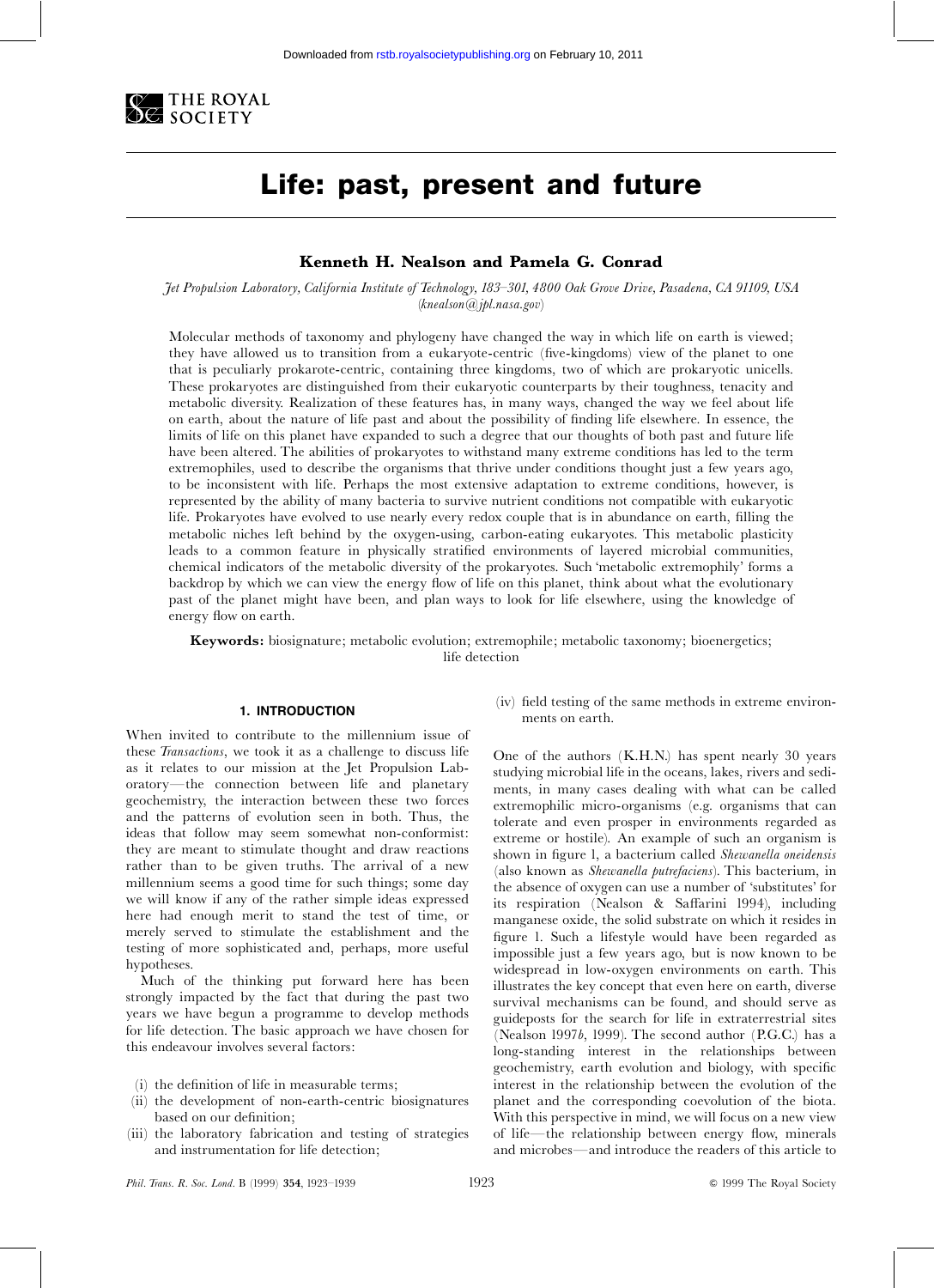

Figure 1. Life in extreme conditions: respiration of rocks. This figure shows the dissimilatory metal reducing bacteria Shewanella oneidensis (also known as Shewanella putrefaciens) growing under anaerobic conditions. In the absence of molecular oxygen, this bacteria can use either iron oxides or manganese oxides as 'oxygen substitutes' for respiration. It attaches to such oxides, uses them as its respiratory oxidant, eventually dissolving the oxides and producing reduced metals (ferrous or manganous ions) in solution:  $(a)$  taken with an environmental scanning electron microscope shows what the organism looks like in nature-a particle of metal oxide coated with bacteria that are invisible because of the polysaccharide film produced by the bacteria.  $(b)$  Taken at the same magnification, but with a high vacuum scanning electron microscope, the bacteria and the metal oxide on which it sits are clearly visible. This image shows the intimate contact between the respiring bacteria and their metal oxidants. Such processes are common in sediments around the world.

the geobiological relationships that may be essential to discovering signals of life off of earth (Banfield & Nealson 1997).

The discussion of past and present life will deal with our own planet. We have some sense of life past; we can read the subtle signs from earth's earliest living days, and follow the effects of life on the planet as it prospered, evolved and moved inexorably towards the present-day biology that we feel (probably incorrectly) we understand reasonably well. In contrast, discussion of the future deals with issues of earthly life moving off our planet as well as the issues of the probabilities and consequences of detecting life in extraterrestrial sites. To attempt to reconstruct some features of past life, or predict those of future life, we will begin with a consideration of present-day life and work in both directions. We will deal here neither

with the origin of life nor of its earliest forms. Rather, we will be content to confront the issues surrounding early cellular life: what it may have been like, the problems it faced and a scenario for the evolution of life to the present state. The basic question is whether, by looking at present-day life and the fossil record of the planet, we can recreate a logical flow of events that leads to and is consistent with, today's life. And, if so, does this exercise provide us with insights as to what life might look like in non-earth environments? That is, 'What can we learn from the study of earthly life (both past and present) that will allow us to frame the search for extraterrestrial life properly, to assure that we don't do the unthinkable and miss extraterrestrial life when we encounter it?'

#### 2. PRESENT-DAY LIFE

We begin with the most difficult part of the work, the definition of life. The definition must be sufficiently broad that it would encompass all life with which we are familiar, including life found in extreme environments. It should be sufficiently general that, with it, we would also not miss life that might be fundamentally different from earthly life. The definition must also include properties that are measurable—if it is not measurable we are not interested! With regard to this issue, we hearken back to the words of Lord Kelvin: 'When you can measure what you are speaking about and express it in numbers, you know something about it; but when you cannot express it in numbers, your knowledge is meagre and unsatisfactory; it may be the beginning of knowledge, but you have scarcely advanced to the state of science' (Kelvin 1994). With these caveats in mind, we offer the following.

- (i) Life has some structure. It is a machine designed to convert physical or chemical energy to a biologically useful form-to accomplish this end, some kind of 'hardware' for energy conversion is needed (e.g. life has structure).
- (ii) Life has unique chemistry associated with its structure. For earthly life, this is a carbon-based chemistry with an elemental ratio that is easily recognizable and distinguishable from the earth's crustal abundance, and from minerals and concretions of abiotic origin.
- (iii) Life strives to replicate with fidelity. Copies of complex structures and the molecules that comprise them are made routinely as a part of the life process, and in fact are part of the definition of success of any given group of biota. We proceed from a few copies of many different molecules to many copies of (often very complex) molecules of life.
- (iv) Life evolves. Life makes a sufficient number of mistakes during replication that some variability is built into the system, thus allowing for biological evolution of chemistry, structure and behaviour.
- $(v)$  Life consumes energy from the environment, using the energy to make the complex chemical structures of which it is composed. It also creates metabolic products as a result of the energy consumption. In many cases, it is possible to recognize life by gradients of reactants and products produced during growth and metabolism, which can be found in the fossil record.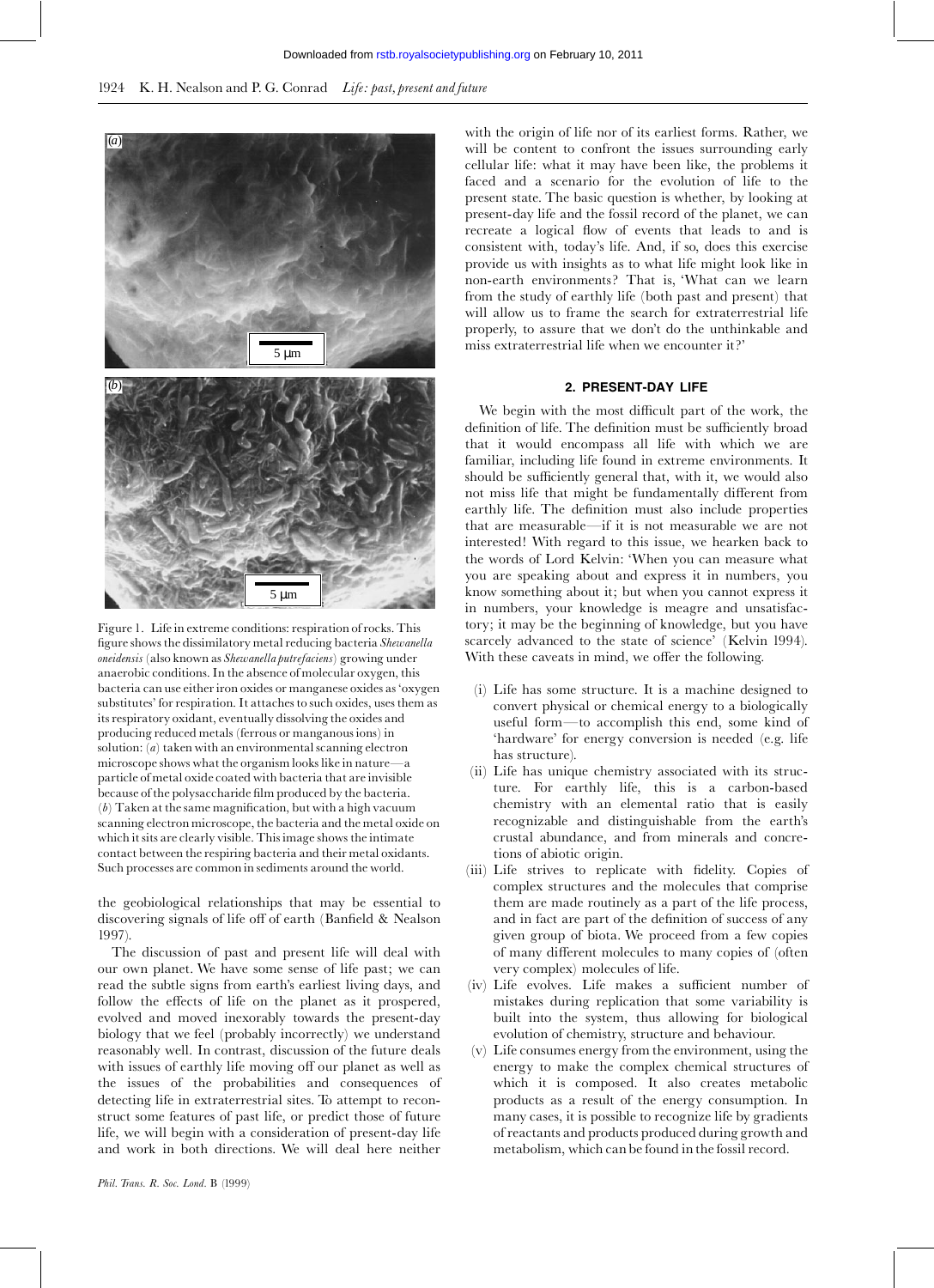| prokaryotes                                                                                                                                                           | eukaryotes                                                        |  |  |
|-----------------------------------------------------------------------------------------------------------------------------------------------------------------------|-------------------------------------------------------------------|--|--|
| small size $(1-2 \mu m)$                                                                                                                                              | larger size cells $(10-25 \mu m)$                                 |  |  |
| (high S:V ratio)                                                                                                                                                      | complex structures                                                |  |  |
| favours chemistry                                                                                                                                                     | multicells/tissues                                                |  |  |
| rigid cell wall                                                                                                                                                       | flexible cell walls                                               |  |  |
| requires transport                                                                                                                                                    | phagocytosis                                                      |  |  |
| extracellular enzymes                                                                                                                                                 | particle (organism) uptake                                        |  |  |
| metabolic diversity<br>alternate energy sources<br>· light, organics, inorganics<br>alternative oxidants<br>$\bullet$ O <sub>2</sub> , metals, CO <sub>2</sub> , etc. | metabolic specialization<br>$O2$ respiration<br>organic C as fuel |  |  |

Figure 2. Key properties of prokaryotes and eukaryotes. This figure is meant to point out some fundamental features of the two major forms of life, which may play key roles in dictating the ecological roles and evolution of these groups of organisms. The prokaryotic properties of small size, rigid cell walls and high metabolic diversity all tend to maximize the ability of prokaryotes to do chemistry and compete for chemical niches. Along with this may be a push to remain small, maintaining the 'chemical advantage'. The eukaryotes, on the other hand, have become complex and large, using their ability to uptake large particles and organism fragments to develop many food-gathering strategies. Clearly becoming larger has its advantages for this lifestyle. However, becoming large requires extra energy, and the optimization to an oxygen-requiring respiratory system is consistent with the energy needs of the eukaryotes, even the single-celled organisms.

(vi) Life must develop some means for escaping from its own metabolic end-products. Perhaps one of the first innovations of life would thus be motility, although as life becomes abundant, specific symbioses may be used to achieve the same ends.

#### $\left( a\right)$  The nature and classification of life on earth

Today we have a wide array of life forms that are, for the sake of convenience and order, separated into two major groups, the prokaryotes and the eukaryotes (figure 2). Prokaryotic cells are simple and usually small, with few or no intracellular structures, no nuclear membrane surrounding the genetic material (DNA) and (often) rigid cell walls. In contrast, eukaryotic cells are large and complex, with intracellular structures, a nucleus (surrounded by a nuclear membrane) containing two copies of each chromosome and (for the animals) usually non-rigid cell walls. In addition to these cellular distinctions, prokaryotes are primarily unicellular, while eukaryotes can be either unicellular (algae and protists) or multicellular, with complex structures and behavioural features. For the most part, eukaryotes use organic carbon as an energy source and have an oxygen-based respiratory metabolism. Prokaryotes, on the other hand have a great diversity of both energy sources (organic and inorganic) and respiratory oxidants, surviving well in the absence of oxygen and using a wide array of oxygen 'substitutes' for respiration (Gottschalk 1994; Schlegel 1993; Nealson 1977a).

Let us look at some of the key prokaryotic properties (figure 2). The prokaryotes are small; they have optimized their surface-to-volume ratio so as to maximize chemistry. On average, for the same amount of biomass, a prokaryote may have 10–100 times more surface area. As a consequence, in environments such as lakes and oceans, where prokaryotes comprise about  $50\%$  of the total biomass, they account for 91–99% of the active surface area, and in oxygen-poor (suboxic or anoxic) environments, where the biomass is primarily prokaryotic, the active surface areas are virtually entirely prokaryotic. In essence, if you want to know about environmental chemistry, you must look to the prokaryotes!

The rigidity of prokaryotic cell walls precludes the uptake of large particles and, thus, life as predators. Because they are capable of synthesis of virtually all their own essential vitamins and amino acids, the prokaryotes are excellent prey for the predatory single-celled eukaryotes (protists called flagellates and ciliates), but they are not predators themselves. Instead, they are restricted to life as chemists, and do their metabolism via transport and chemistry. They excrete extracellular enzymes, reduce polymers to monomers and transport the soluble substrates across their membranes. This is in marked contrast to the eukaryotes, which are capable of engulfing (by a process called phagocytosis) other cells, and thus engaging in one of the primary processes of what we think of as biology (e.g. food gathering, foraging or predation). In essence, the prokaryotes spurn life as biologists while optimizing their skills as chemists. The full effect of such evolution is now easily seen in the genomic analyses of prokaryotes, where, in general, high percentages of the identifiable genes are involved with membrane and transport processes. In many cases, up to  $25\%$  or more of the total genome deals with the interface between the cell surface and the environment and is involved with uptake, transport or metabolism of environmental chemicals (see the Institute of Genome Research  $(TIGR)$  Web site for more information: www.tigr.org/ index.html). In eukaryotes on the other hand, much of the DNA is devoted to the more biological concerns, such as regulation, development and cell and organism differentiation.

Finally, the prokaryotes are metabolically very diverse; they are able to use almost any energetically useful chemical energy that is abundant on earth. Evolution and competition have undoubtedly driven these ingenious chemists to develop methods for harvesting virtually every worthwhile corner of the chemical market, including both organic and inorganic energy sources of nearly all kinds. Let us look, for example, at some of the sources of chemical energy available on earth today (figure 3). On the left one sees the energy sources, ranked from the most energy rich at the top to the least energy rich on the bottom. On the right are the oxidants that can be used to 'burn' these fuels, with the best oxidant (oxygen) at the bottom, and the worst one (carbon dioxide) towards the top. Since a fuel needs to be 'burned' to yield energy, we can estimate the amount of energy available simply by connecting a given fuel with an oxidant (these combinations of fuels with oxidants are called redox pairs). If the arrow connecting any redox pair slopes downwards, it indicates that energy is available from this combination, and there is almost certain to be one or more micro-organisms capable of using it. In marked contrast, the eukaryotes use only a few organic carbon compounds as fuels and only molecular oxygen as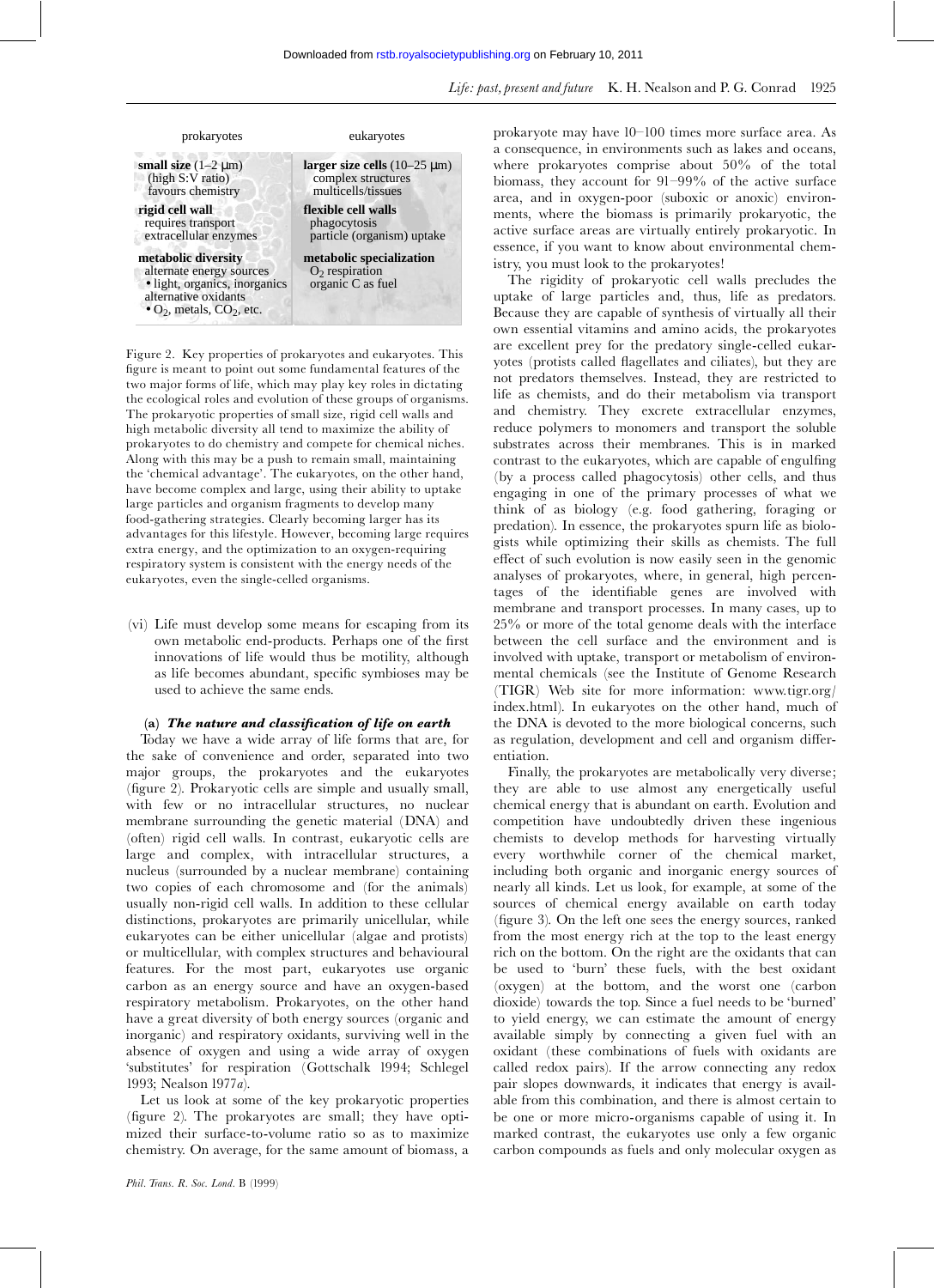



the oxidant—they sacrifice metabolic diversity for highenergy yield, while the prokaryotes occupy the diverse, lower energy habitats, often recycling the metabolic waste products of the eukaryotes. Such a scheme is consistent with the fact that the prokaryotes dominated the earth for the first two to three billion years, honing their skills as environmental chemists (see below). Indeed, the diversity of prokaryotic metabolism, undoubtedly developed in the past in much less hospitable environments, has resulted in ecologically predictable and stable ecosystems, even to this day.

With regard to our view of the nature of life on earth, major changes have occurred in the past two decades. We have moved from a peculiarly eukaryote-centric view of life to one that openly admits that the small, single-celled creatures that were once ignored play a vitally important role in the metabolism of our planet. The traditional view of life that most of us were taught is commonly referred to as the 'five kingdoms' (figure 4). This model was a logical consequence of the taxonomic system derived by the work of Linnaeus and others in the mid-1700s. This classification scheme relied on observation of the visible features of organisms to give each a name (e.g. Homo sapiens for humans), and to group organisms of similar appearance together. The diagram is called a phylogenetic tree; these trees are used to illustrate the evolutionary relationships

Phil. Trans. R. Soc. Lond. B (1999)

that may exist among extant (and even fossil) organisms (e.g. to answer the question of which organisms preceded which in time).

Largely because of the nature of the tools then available (human eye, hand lens and, later, simple microscope), it is not surprising that phylogenetic trees were dominated by the macroscopic, multicellular eukaryotes such as the fungi, plants and animals. The tiny eukaryotic protists (amoebae, paramecia, giardia, etc.) being visible but not understood, were relegated to the next-to-thebottom position in the tree, while the microscopic prokaryotes (also called Monera or Bacteria) were placed at the bottom where they could be acknowledged, although not seriously so. This entire approach was reasonable and useful at the time, in the sense that structural diversity was driving classification, and the single-celled, anucleate prokaryotes have little that could be easily compared with the structurally and behaviourally diverse larger eukaryotic organisms.

This organizational scheme of the biosphere has dramatically changed in the past 15 years with the advent of molecular taxonomy and phylogeny. The basic idea behind this approach is that there are some molecules common to all earthly life, and that by systematic comparison of the sequences of these molecules, it should be possible to derive the taxonomic, and even phylogenetic, relationships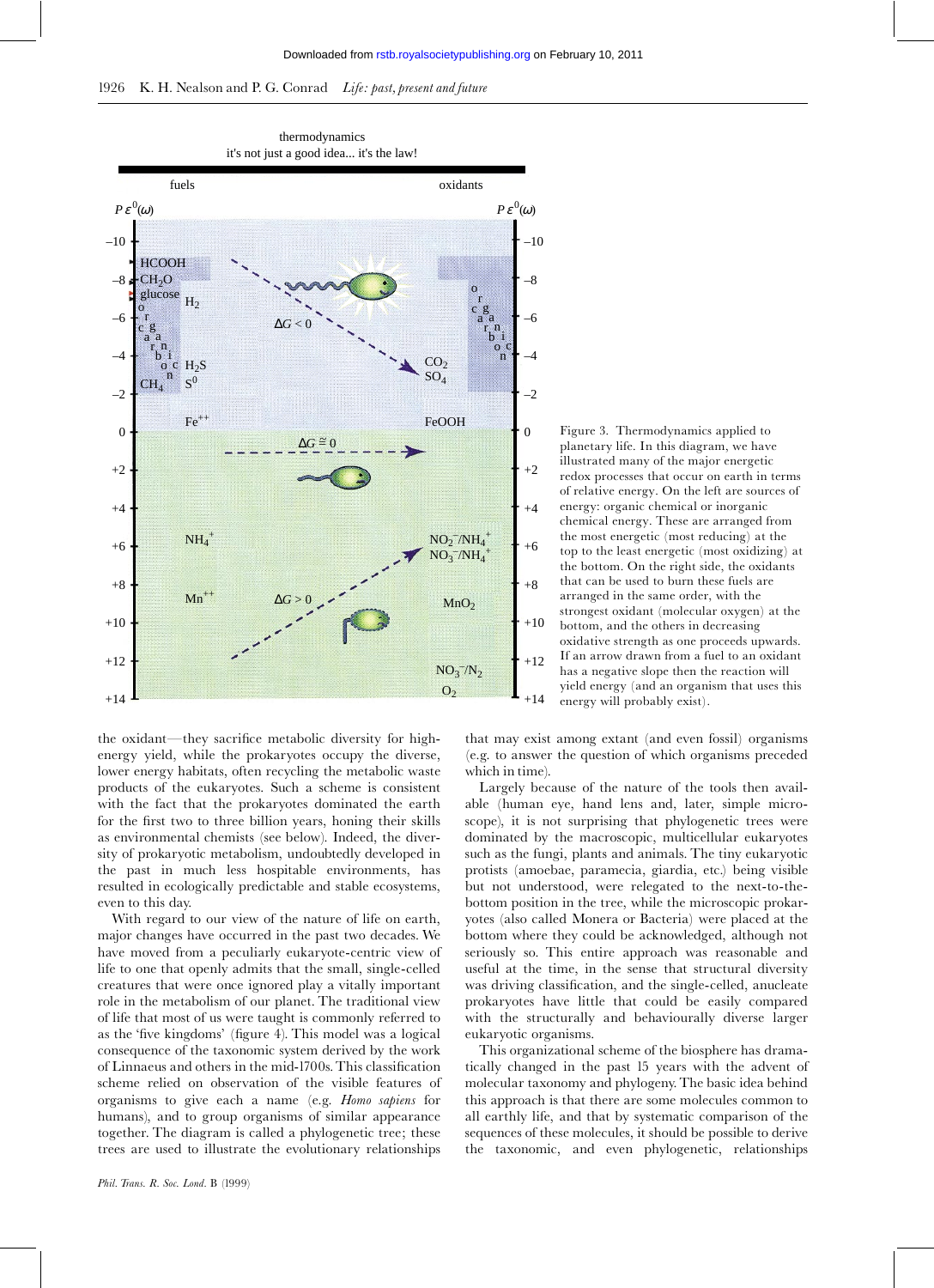

Figure 4. The classical five kingdoms of life. This view of the distribution of life shows in diagrammatic form the major groups of organisms as they were viewed for many decades. The plants, animals and fungi represent the three major kingdoms, with the protists or protoctists (amoebae, Protozoa, slime moulds, etc.) forming a diffuse group below them, and the monera or bacteria. The diagram is meant to convey not only the division of organisms into major taxonomic groups, but some sense of the way in which evolution occurred, from smaller to larger, and from simpler to more complex.

between the organisms that contain them. In effect, the myriad of structures used for taxonomy is replaced by a single, universally distributed molecule whose molecular sequence is used for comparison. Molecular phylogeny has used, up until now, primarily the 16S rRNA, a slowly evolving molecule common to nearly all life on earth, and at the time of writing, there are many thousands of sequences in the international ribosomal data base (RDB). While the germ of this idea is actually decades old, it came to fruition only recently with the development of new techniques in sequencing of nucleic acids, and the use of this information for organismal comparisons (Woese 1987, 1994; Amann et al. 1994). From the point of view of the prokaryotes, which lack features that can be used to compare them to each other or to the eukaryotes, this molecular methodology allowed one, for the first time, to have a sense of the phylogeny (a natural history which had been previously lacking) of the various groups (Stahl 1993; Olsen et al. 1994). It also allowed direct comparison (on the same scale) of the phylogeny of prokaryotes with that of their eukaryotic counterparts-organisms that may be related only through their chemical (metabolic) roots.

The results of this approach were dramatic: the four eukaryotic kingdoms were found to be a rather homogeneous single group, while the prokaryotes were found to be sufficiently diverse that they were expanded to two separate kingdoms, referred to as Bacteria and Archaea (figure 5). A quick glance at the phylogenetic tree reveals that the major genetic variation among the eukaryotes is seen in the unicellular protists, while the three previously

Table 1. Sources of energy on earth

| source                         | yearly budget<br>(TW) |
|--------------------------------|-----------------------|
| solar radiation (incoming)     | 178 000               |
| heat of evaporation            | 40 000                |
| energy reflected to space      | 53 000                |
| reradiated heat from earth     | 82000                 |
| energy used for photosynthesis | 100                   |
| geothermal energy              | 30                    |
| tidal energy                   | 3                     |

dominant kingdoms (plants, animals and fungi) are clustered at the end of one branch of the eukaryotic assemblage. Apparently, it is possible to achieve structural and behavioural diversity while remaining genetically rather homogeneous. When one considers that multicellular eukaryotes evolved only recently, and that for nearly three billion years the prokaryotes dominated the surface of the earth, one should not be surprised that the bulk of the apparent genetic diversity on the planet resides in this group.

Another major insight gained through molecular taxonomy and phylogeny arose when the techniques began to be used for analyses of natural populations (Pace 1996). Almost immediately it became apparent that among the prokaryotes, there were many more organism types (as judged by 16SrRNA sequences) than could be cultivated. In fact, it seems clear that less than 1% of all prokaryotic diversity has been successfully grown in the laboratory—in essence, we still have no idea of the true genetic or metabolic diversity of the prokaryotes on our own planet (Pace 1996).

So now we have arrived at a classification scheme that organizes life into two major structural groups comprised of three kingdoms. However, we have yet to define life in a functional sense as we see it on earth today. The problem may be that a focus on structural elements, whether they be organismal, cellular or molecular, does not necessarily lead to an understanding of how life relates to its physical, chemical or geological environment. So, let us view life not in terms of structure, but in terms of energy flow and metabolic capability. For example, with regard to energetics and metabolism, we might divide the living world into functional groups such as physicists, chemists or biologists, as follows:

- (i) physicists: those organisms that use physical sources of energy such as light or heat (e.g. on earth, photosynthetic organisms);
- (ii) chemists: those organisms that use chemical energy, either organic or inorganic;
- (iii) biologists: those organisms that feed on other organisms, using behavioural adaptations to gain organic carbon which they use as chemists.

This view allows us to consider life in terms of energy supply and sources on the planet. What we see with such a treatment is first, that some of the ambiguities of dealing with life on the basis of structures begin to disappear and second, that life on earth is, as expected, very well adapted to the energy sources that are available here. This approach also suggests that before looking for life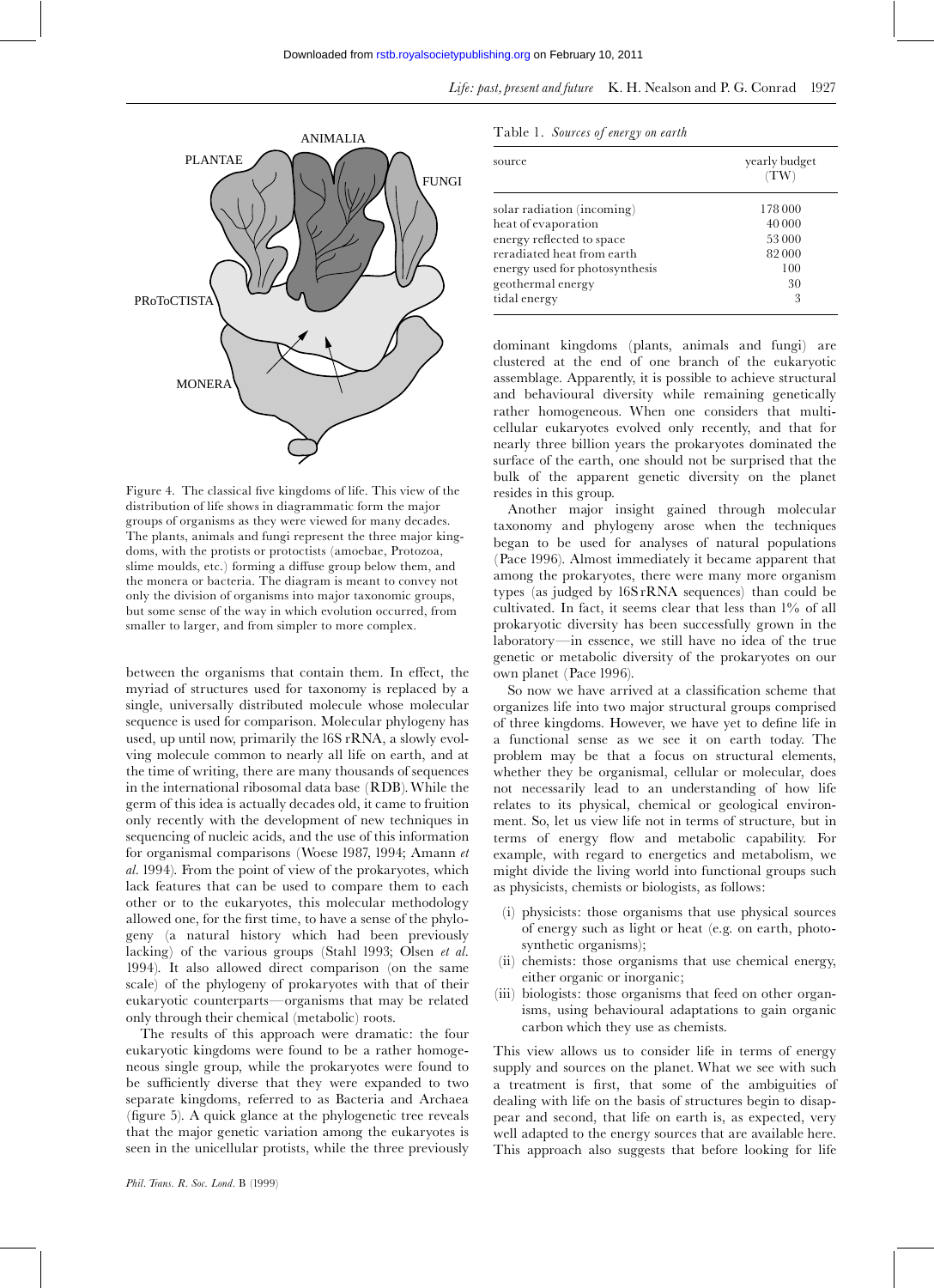

Figure 5. The three kingdoms view of life: the three kingdoms of life, as defined by sequence comparisons of ribosomal RNA (16S rRNA). This view of the tree of life shows three of the previous kingdoms (animals, plants and fungi) clustered at the end of one kingdom, now called the Eucarya. The major genetic diversity in this kingdom is accounted for by the single-celled eukaryotes called the protists. The other two kingdoms are both comprised of single-celled prokaryotes formerly grouped in the Monera (figure 4). These groups, called Bacteria and Archaea constitute a major amount of the genetic diversity as judged by comparison of ribosomal RNA sequences. Diagram provided by N. Pace, University of Colorado, USA.

anywhere, one should spend considerable time in the study of energy sources in the candidate environment.

If such an approach is valid, it must first work with present day life on earth. If so, then one can use it to infer some of the characteristics of past and perhaps extraterrestrial (future) life. So what about the earth? The major source of energy is physical, the light from our sun (table 1), with solar energy accounting for 178 000 terabits (trillion watts), and the next most abundant (geothermal energy), accounting for only 30 terawatts (TW)! Other sources of energy (tidal energy of 3) seem nearly trivial in comparison (Davis 1990). However, to put things in perspective, it is estimated that the yearly global consumption of energy by the entire biota of earth today totals only 100 TW, so that sources such as geothermal energy could, in theory, contribute to the biomass in a significant way if they could be harvested. This would be particularly relevant on early earth, where geothermal fluxes are thought to have been much higher and life was, by definition, much less abundant. However, if life is evolutionarily 'smart' it will not miss the fact that there is a lot of energy available from the sun, and one expects the planet to be dominated by the 'physicists' and their ability to harvest light energy. We should not be surprised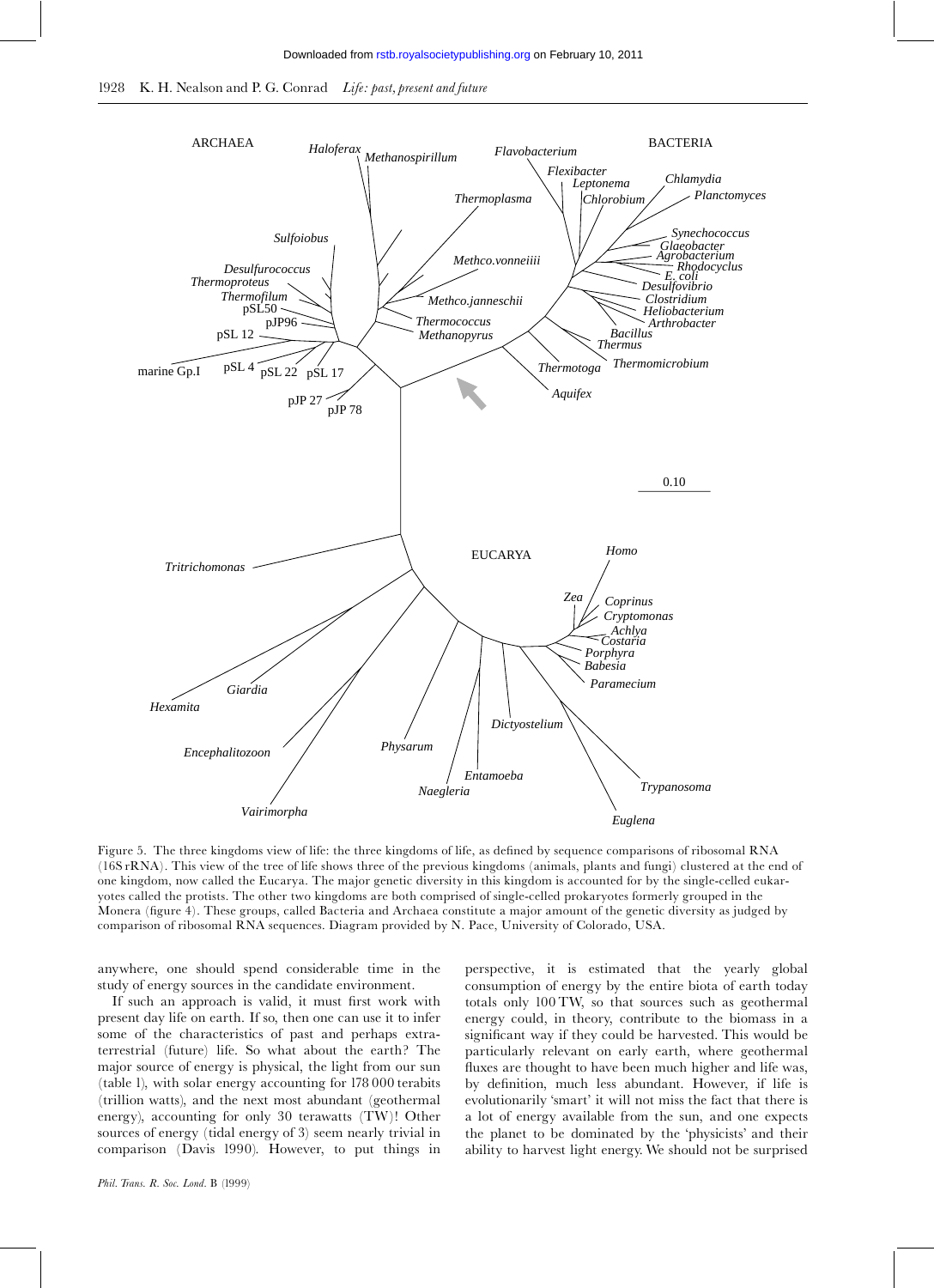

Figure 6. Energy flow on earth. This diagram depicts the energy flow on earth through the various biological reservoirs. Light is used directly by photosynthetic organisms (Bacteria, cyanobacteria and plants) to produce fixed carbon via the reduction of carbon dioxide. Geothermal energy is converted to a variety of reduced inorganic compounds, which are then used by lithotrophic organisms (Bacteria and Archaea) to produce fixed carbon via the reduction of carbon dioxide. In both of these cases, new organisms are created, and organic carbon is added to the environment via excretion or death. The predatory animals and protists complete the cycle by using other organisms as their source of energy, while the organotrophs (heterotrophic Bacteria and fungi) use organic carbon for energy. In both cases the fixed carbon is oxidized to carbon dioxide, allowing the cycle to continue.

to learn that for life on earth today, the physicists (phototrophic, light-using organisms) have the upper hand in terms of energy harvesting (figure 6).

Light energy is used directly by the physicists (phototrophs producing both biomass (more organisms) and excreted organic carbon in the form of waste products (figure 6). In contrast, geothermal energy is used indirectly, being first converted to reduced inorganics such as hydrogen, hydrogen sulphide, ferrous iron, etc., which are used by the inorganic chemists (the so-called lithotrophs) to produce biomass and organic carbon. From this point forward, energy flows through the organotrophs, those organic chemists that live via the consumption of organic matter, and biologists, which

specialize in food gathering (predation). As will be discussed below, this simple view is not adequate to explain the cycling of organic matter in anaerobic environments, but it is a good starting point.

Using such an energetic format in which to categorize life liberates one from some of the restrictions that are, by definition, a part of any structural approach. We can ask first what is the chemistry and energy flow of an ecosystem or organism, and then use other cues (such as structure) to do more detailed taxonomy or phylogeny. In a sense, the energetic approach allows us to think of life in a way that embraces the structural and functional differences rather than ignoring or incorrectly cataloguing them. As shown in table 2, it is possible to put all of the known forms of life into one or more of the three categories based on energy usage. We can also call out some of the major constraints on various groups of organisms (table 2). For example, the photosynthetic organisms are evolutionarily limited because they need to be at or near the surface of the planet, they need to interact directly with potentially destructive wavelengths of unfiltered light (e.g. ultraviolet), and they must develop a fairly sophisticated mechanism for harvesting diffuse light energy (e.g. photosynthetic antennae systems and lightabsorbing pigments such as chlorophyll). However, given the advantages of such a lifestyle on this planet, it is not surprising that this evolutionary path has proven successful for both prokaryotes and eukaryotes. The chemists consist of both prokaryotes and eukaryotes. Organotrophs include the night-time phototrophs, the fungi and many organotrophic prokaryotes. The ability to grow on organic matter of all sorts is an adaptation peculiar to these groups, and a reason for their widespread success in soil and sedimentary environments. In marked contrast, lithotrophic metabolism (the ability to use inorganic energy sources) is the domain of the prokaryotes; not even fungi are capable of this type of metabolism.

This consideration of present life has focused on energetic issues—an admittedly different approach. It frees us from the constraints of specific morphologies or functions, and even from issues of species diversity, differentiation

### Table 2. Types of organisms by metabolic ability

(Organisms can also be viewed with regard to the energy sources they use. The physicists use light and are called phototrophs. These include both oxygen-producing plants and cyanobacteria as well as anaerobic photosynthetic bacteria. The chemists include both lithotrophs (those that use inorganic compounds for energy) and organotrophs (those that use organic carbon for energy). Finally, the biologists are all organotrophs, using organic carbon for energy, but obtaining their sources of energy via complex behavioural patterns called predation and feeding.)

| organisms<br>phototrophs<br>lithotrophs<br>predators                                                                           |                                                                           |             |                                                                                                                                 |  |  |  |
|--------------------------------------------------------------------------------------------------------------------------------|---------------------------------------------------------------------------|-------------|---------------------------------------------------------------------------------------------------------------------------------|--|--|--|
|                                                                                                                                | organotrophs                                                              |             |                                                                                                                                 |  |  |  |
| photosynthetic bacteria<br>cyanobacteria<br>plants                                                                             | prokaryotes<br>fungi                                                      | prokaryotes | animals<br>protists                                                                                                             |  |  |  |
| physical: light                                                                                                                | constraints<br>chemical: organic, inorganic                               |             | biological: living organic                                                                                                      |  |  |  |
| need antennae to harvest light<br>need mechanism to convert light<br>to biological energy<br>need to be at or near the surface | need mechanism for converting one type<br>of chemical energy into another |             | need mechanism for converting one.<br>type of chemical energy into another<br>need to develop modes of predation<br>and feeding |  |  |  |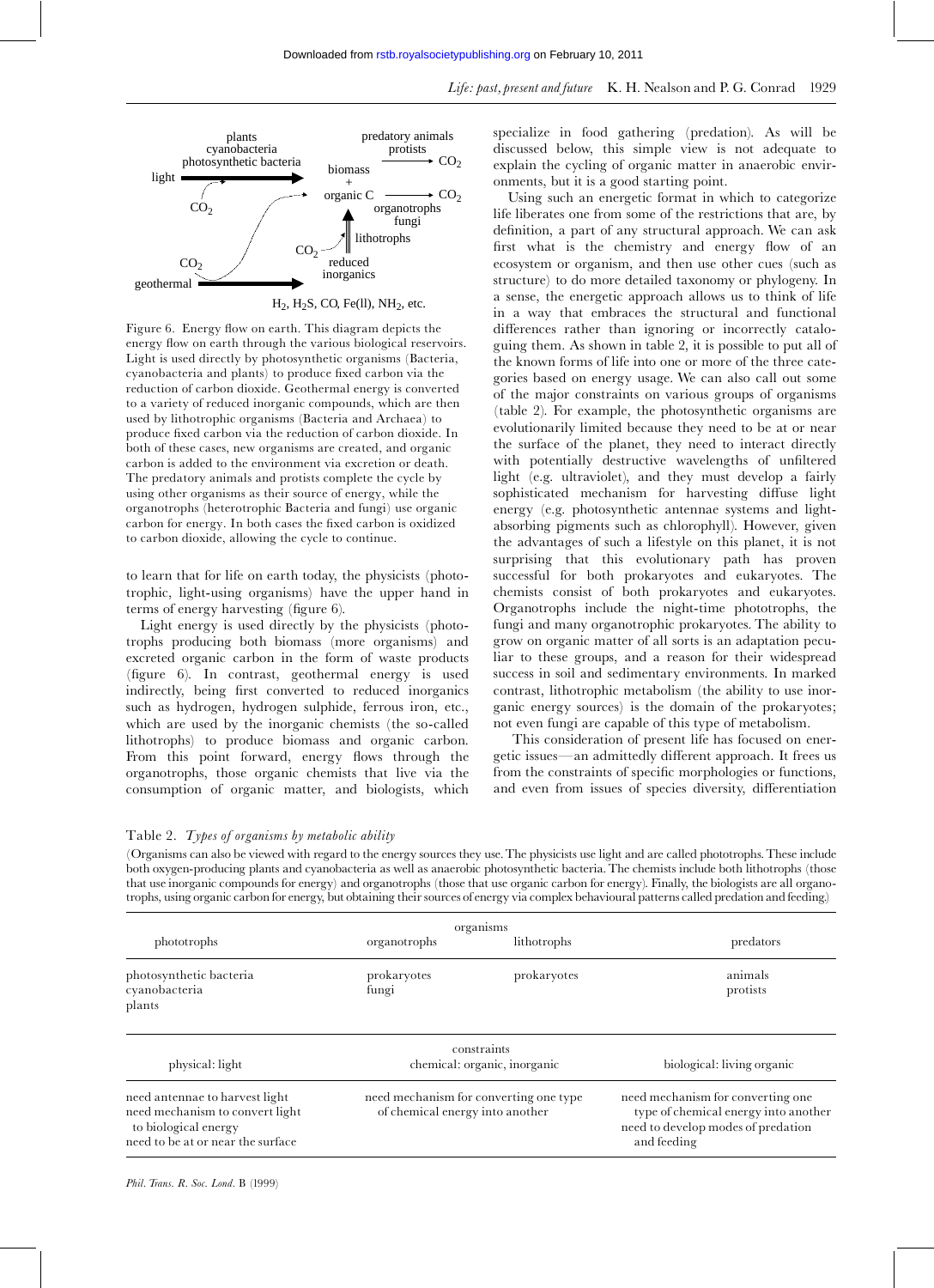

Figure 7. Physical and chemical extremophiles. This diagram shows one physical variable (temperature) and one chemical variable (pH), the ranges that life is now known to tolerate for both eukaryotes and prokaryotes, and some of the names that have been erected to describe the organisms that live over these ranges. Similar profiles can be shown for many other variables, including radiation, dryness and salinity (Nealson 1997b). The pictures depict environments on earth: upper left, the Antarctic dry valley; upper right, a thermal pool in Yellowstone Park; lower left, an acidic pond resulting from acid mine drainage; and, lower right, Mono Lake, CA, an alkaline lake of pH approximately 10. Photographs provided by H. Sun, Jet Propulsion Laboratory, USA, and I. Friedmann, Florida State University, USA.

and evolution. Such a consideration ties us tightly to the environment in the sense that understanding the energy flow in an ecosystem may well allow us to predict what the major forms of life might be in a given environment, on earth or beyond it. It warns us to look for evidence of processes rather than specific structures or organisms when searching for new life. We should enter the search with an open mind, knowing that the measurement of processes can yield information that infers life, and then searching for the structures and chemistry relevant to the processes measured.

#### (b) Extremophiles

Having a simple structure confers upon the prokaryotes a degree of environmental toughness not seen in the more complex eukaryotes. The prokaryotes are the environmental 'tough guys'—tolerant to many environmental extremes of pH, temperature, salinity, radiation and dryness. To accommodate such organisms, the word extremophile has crept into our vocabulary in the past decade, invented to describe organisms that are resistant to, and even thrive in, extreme conditions. The prokaryotes have become renowned for their ability to withstand physical and chemical extremes as defined by us fairly nontolerant Homo sapiens. The definition of 'extreme' is, of course, in the eye of the beholder. Our cosy body, maintained at a comfortable  $37^{\circ}$ C, is treacherously hot for many psychrophilic (cold-loving) marine bacteria, and too cold for the thermophiles of the Yellowstone ponds! Figure 7 presents a schematic picture of the limits of life for temperature and pH in order to compare the ranges tolerated by life on earth today. This should be regarded as a progress report, not the final truth, as new extremophiles are constantly being found and characterized (e.g. the limits of life are continuously expanding) (Nealson 1997b). Extremophiles can be resistant to physical (temperature, dryness, radiation) or chemical (pH, salinity) extremes, but it should be remembered that it is seldom in nature that an organism encounters just one extreme. For example physical extremes of temperature are often associated with high salinity, high radiation or dryness, while high-pressure environments can be either very hot or very cold. As will be discussed below, metabolic stresses, one of the things that prokaryotes tolerate best, are also frequently associated with physical or chemical extremes.

Figure 8 emphasizes an important additional property of prokaryotes, which we refer to here as metabolic extremophily. Given that eukaryotes are almost entirely limited to growth on organic carbon with oxygen as the oxidant, any set of conditions in which organic carbon or oxygen is absent is potentially life threatening to them.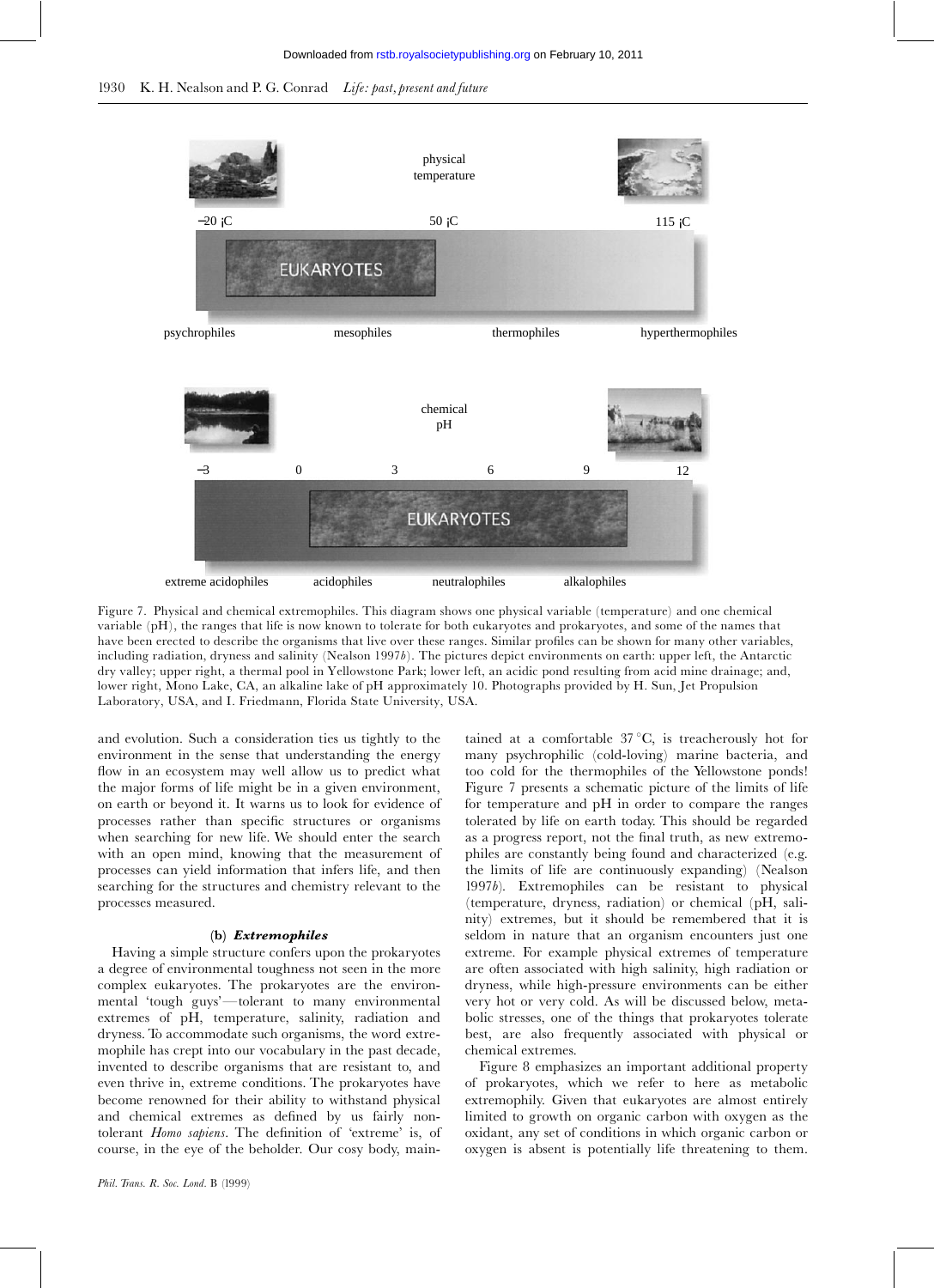

Figure 8. Metabolic extremophily. While physical and chemical extremes are often referred to, metabolic extremes are commonly encountered even on earth. Here we see the comparison of prokaryotes and eukaryotes, demonstrating that the eukaryotes do reasonably well when rich organic carbon is present (C, carbohydrates; L, lipids; P, proteins; S, sugars; F, fatty acids; A, amino acids), although they do not use many organic compounds, such as cellulose, chitin or complex organics. When inorganic energy sources are considered, the eukaryotes can use none of them, while the prokaryotes can use a wide range. Similarly, with regard to oxidants, the absence of oxygen is usually fatal for eukaryotes, while the prokaryotes use a wide range, including  $Mn^{4+}$  oxides (see figure 1). This type of extremophily may in fact be the most common encountered.

For the prokaryotes, however, such environments simply pose the challenge to continue living with a different metabolic system. While it cannot be said with certainty when such metabolic diversity arose on earth, its very existence forces anyone who is hunting for life to include such 'extreme' habitats in the search, and to broaden the definition of life to include metabolic abilities that, a few years ago, might have been summarily dismissed as impossible. The ability to grow lithotrophically on energy sources such as carbon monoxide, ferrous iron, hydrogen sulphide or even hydrogen gas, implies that bacteria could inhabit worlds not previously considered as candidates for extraterrestrial life. In fact, it may well be that such metabolic plasticity is the biggest adaptation of the prokaryotes. If chemical evolution is the hallmark of prokaryotic evolution, the prediction is that the biochemical diversity (with regard to energy sources and oxidants) should reflect this. To this end, one notes simply that while the prokaryotes and eukaryotes share a common mechanism of energy (ATP) formation, the prokaryotes use almost every redox pair that is in abundance on the planet (figures 3 and 8; Nealson 1997 $a$ ), while the eukaryotes, for the most part, are confined to sugars or organic acids (and then only a few of these) as fuels, and



Figure 9. Endolithic organisms. One of the most common strategies adopted by organisms under environmental stress is to move into porous rocks. This is demonstrated here in the high pH environment of Mono Lake, CA. Here, a few millimetres inside the Tufa towers of the lake, a microbial layer, composed primarily of cyanobacteria, has established residence and is clearly visible. This approach is common in desert rocks, sediments and soils throughout the world. Photographs provided by H. Sun, Jet Propulsion Laboratory, USA.

oxygen as the oxidant. Furthermore, prokaryotic life on earth today is characterized by the ability to degrade organic matter under anaerobic conditions, using a wide variety of organic and inorganic oxidants, and to use a remarkable array of organic or inorganic compounds as fuels or energy sources.

One strategy of life that often emerges under extreme conditions is that of adopting an endolithic lifestyle, e.g. to associate with rocks, usually just under the surface (Friedmann 1982, 1993). In California's alkaline, hypersaline Mono Lake, for example, we can see that the tufa mounds (stalagmite-like carbonate pillars) that dominate the lake, and which appear to be dead, are actually teeming with life (figure 9). A few millimetres under the rock surface are populations of cyanobacteria that are geologically shielded from the intense sunlight, and thus position themselves for optimum metabolism and growth. A similar situation occurs in many desert soils, where photosynthetic microbes are found under the surfaces of rock layers (figure 10). These ubiquitous endolithic communities can be found ranging from the very low temperatures of Antarctic rocks to very high temperatures of hot and dry deserts around the world.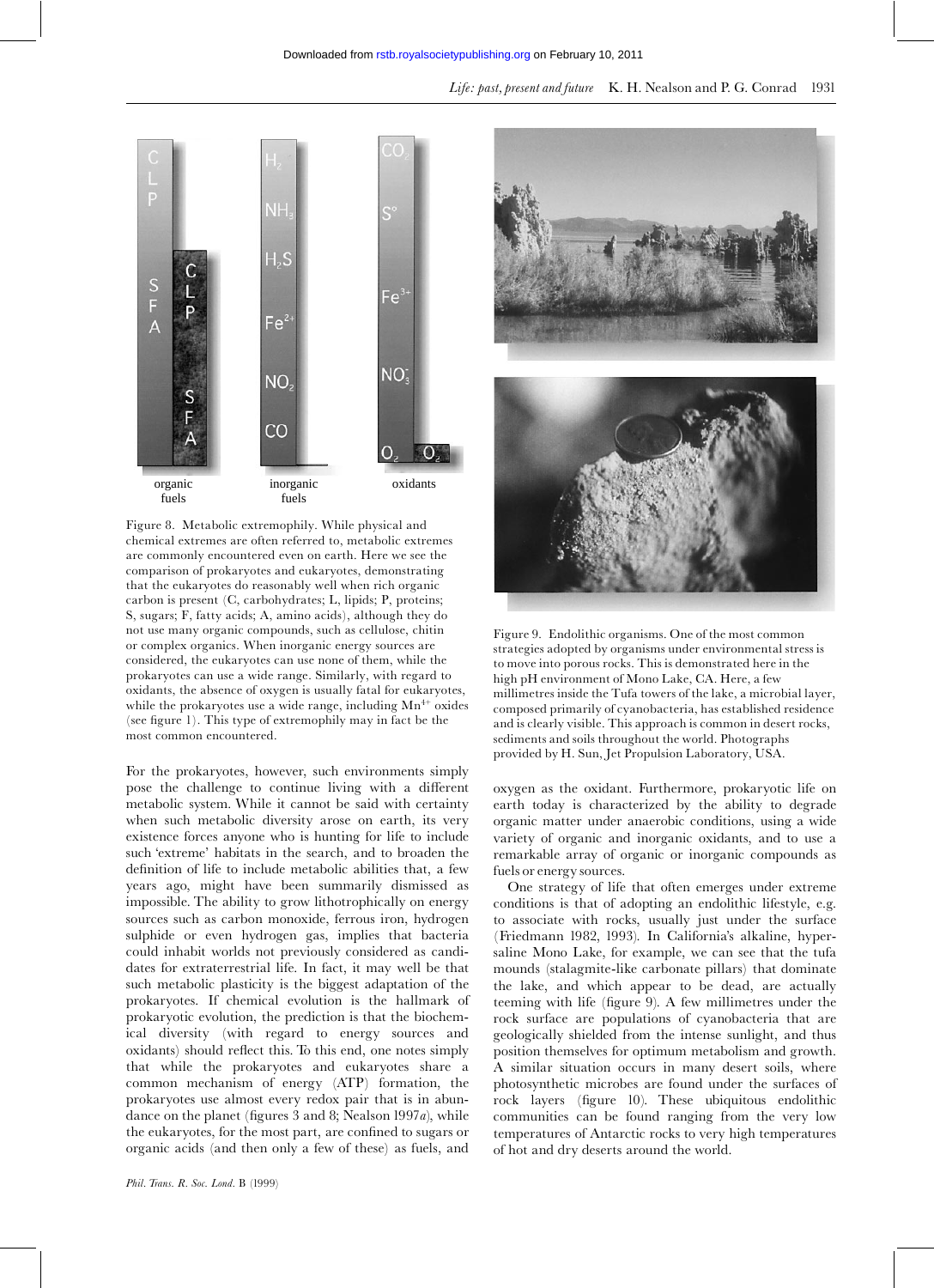

Figure 10. Life in a high-light, low-water environment. Another strategy often employed in desert environments is shown here, in which a small rock is shown to be harbouring abundant cyanobacteria under its surface. The rock acts as a shield from the intense sunlight and a place where water can be sequestered, providing a haven for life in an otherwise very hostile environment. Photographs provided by I. Friedmann, Florida State University, USA.

A final point regarding the prokaryotes relates to their tenacity and ability to survive for long periods of time. There are many examples of bacteria being revived after long-term storage in salt (halite) crystals (Denner et al. 1994), amber millions of years in age (Cano & Borucki 1994), and frozen Siberian and Antarctic permafrost (Shi et al. 1997). With regard to the latter environment, David Gilichinsky and his colleagues from Puschino, Russia, have been drilling in permafrost sites for many years now, and a number of organisms have been 'revived' from their carefully collected samples. It is not unusual to find between one million and ten million viable bacteria from each gram of permafrost (Shi et al. 1997). These are not cold-loving (psychrophilic) bacteria that have adapted to these freezing conditions, but simply mesophilic organisms that have been trapped within this icy storage facility for millions of years. While there is a reasonable amount of healthy skepticism surrounding reports of such biological tenacity (especially in the area of the haliteentombed organisms, where it cannot be said with certainty that no dissolution and reprecipitation occurred), there is good reason to believe that prokaryotes are capable of survival over periods of hundreds of thousands, and probably millions of years.

To recapitulate, on earth today, we observe a remarkably diverse biota. The prokaryotes have diverged to occupy nearly every niche where redox chemistry offers enough energy to drive the synthesis of ATP, while the eukaryotes have diverged (structurally and behaviourally) to become the ultimate predators—losing the capacity to synthesize key vitamins and amino acids while developing the ability to pursue and devour organisms containing these chemicals.

Adding to this biological diversity (and further frustrating those who try to make order out of earthly life), one also sees that to accomplish their ends, almost all organisms on earth engage in symbioses of one kind or another (Margulis 1981). These include the ubiquitous intracellular symbionts of eukaryotic cells (e.g. mitochondria and/or chloroplasts) in which prokaryotic symbionts supply key metabolic needs, prokaryote symbioses, involving intercellular exchange of nutrients such as hydrogen, as well as the complex behavioural symbioses seen among many plants and animals. All add to the complexity of life on earth today, and make its definition and classification under any orderly scheme, including the energetic one proposed here, more challenging.

#### (c) Layered microbial communities

One of the nearly ubiquitous features of life on earth is that in stable environments (e.g. those with little or no physical mixing), one can see predictable layered sequences of metabolites, as shown in figure 11 (Nealson & Stahl 1997). We suggest that such layered sequences are biosignatures of extant life, as they are nearly impossible to create without active chemical catalysis, and will dissipate if the systems are poisoned or killed. Basically, such systems allow us, through the measurement of metabolites that are easily and commonly measured (Nealson & Stahl 1997), to infer the existence of layered prokaryotic communities. Such layered communities are found in sediments around the world, as well as some stratified lakes, fjords and some marine basins. The layers are a function of the production and/or consumption of key metabolites at rates faster than the rates of diffusion, resulting in either the increase or decrease of those particular chemical compounds, e.g. they are the chemical indicators of the catalysis of reactions caused by biological systems. That is to say, that thermodynamics predicts where the energy is available, while kinetics defines where life is active.

As one proceeds downward in the Black Sea, for example, the consumption of organic matter by the organotrophic organisms leads to the rather rapid depletion of oxygen at about 50 m (figure 11). This is followed systematically by the disappearance of nitrate by the nitrate-reducing bacteria, the increase in soluble manganese (the result of the manganese-reducing bacteria), the increase in soluble iron (the result of the iron-reducing bacteria) and the increase in hydrogen sulphide (the result of the sulphate-reducing bacteria). All of these processes are fuelled by organic carbon that sinks into the deep waters, and is oxidized by the anaerobic prokaryotes. As each of these nutrients diffuses upwards in the water column, it can be used by lithotrophic organisms as an energy source, so that cycling of each element occurs within this complex, layered ecosystem.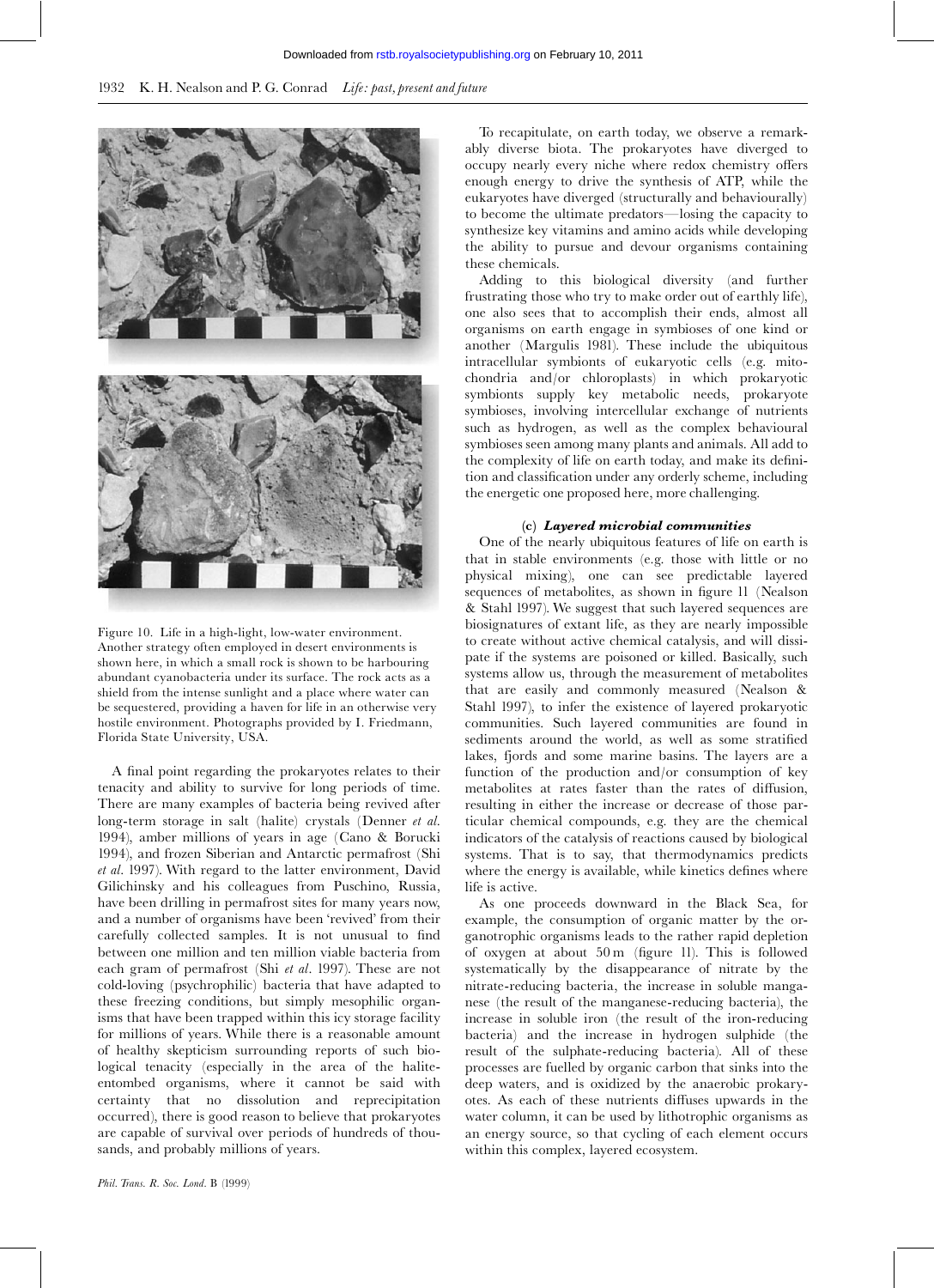

Figure 11. The layered microbial communities of the Black Sea water column. This figure depicts in  $(a)$ , the layered chemical strata as seen in the Black Sea during an expedition in 1988, and in  $(b)$ , a picture of two scientists retrieving a sampling bottle from depth. Such techniques are used to obtain deep-water samples, and the nutrient analyses of such samples as a function of depth reveals the stratified communities as shown in  $(a)$ . Although the Black Sea is  $1800 \text{ m}$  in depth at this location, only the top  $50\,\mathrm{m}$  are oxic. The remainder of the profiles reveal a systematic usage of the electron acceptors until all except sulphate are exhausted. Hydrogen sulphide (the product of sulphate reduction) dominates most marine systems because sulphate is so plentiful in seawater.

Figure 12 shows a similar layered community from a Lake Michigan sediment (MacGregor et al. 1997). In this case, the layers are at the centimetre rather than the tens of metres level, four orders of magnitude finer scale than that seen in the Black Sea. But the message is still the same—energy flow from the most to the least energy-rich occurs in an ordered and predictable way leaving easily detectable chemical signatures. One key difference that can be seen between this profile and that of the Black Sea



Figure 12. The layered microbial communities of Lake Michigan sediments. In Lake Michigan, the water column almost never becomes anoxic, but anoxia and the accompanying layered chemical strata are seen in the underlying sediments  $(a)$ . In  $(b)$ , is a core sample with sampling syringes inserted. This core is squeezed from both ends, forcing porewater into the syringe collectors, which are then removed and sampled for key redox nutrients. As with the Black Sea, only the surface layer is oxic, with systematic usage of the electron acceptors occurring downward. However, for the Lake Michigan cores, anoxia occurs at 2 cm  $\mathop{\rm rather\ than\ 50\,m.\ Furthermore, as\ is\ true\ with\ most\ lake$ systems, the low amount of sulphate means that the sulphur cycle is not dominant, and that the deeper layers are dominated instead by carbon dioxide as the oxidant and methane as the major reduced product. Photograph provided by D. Moser, University of Princeton, USA.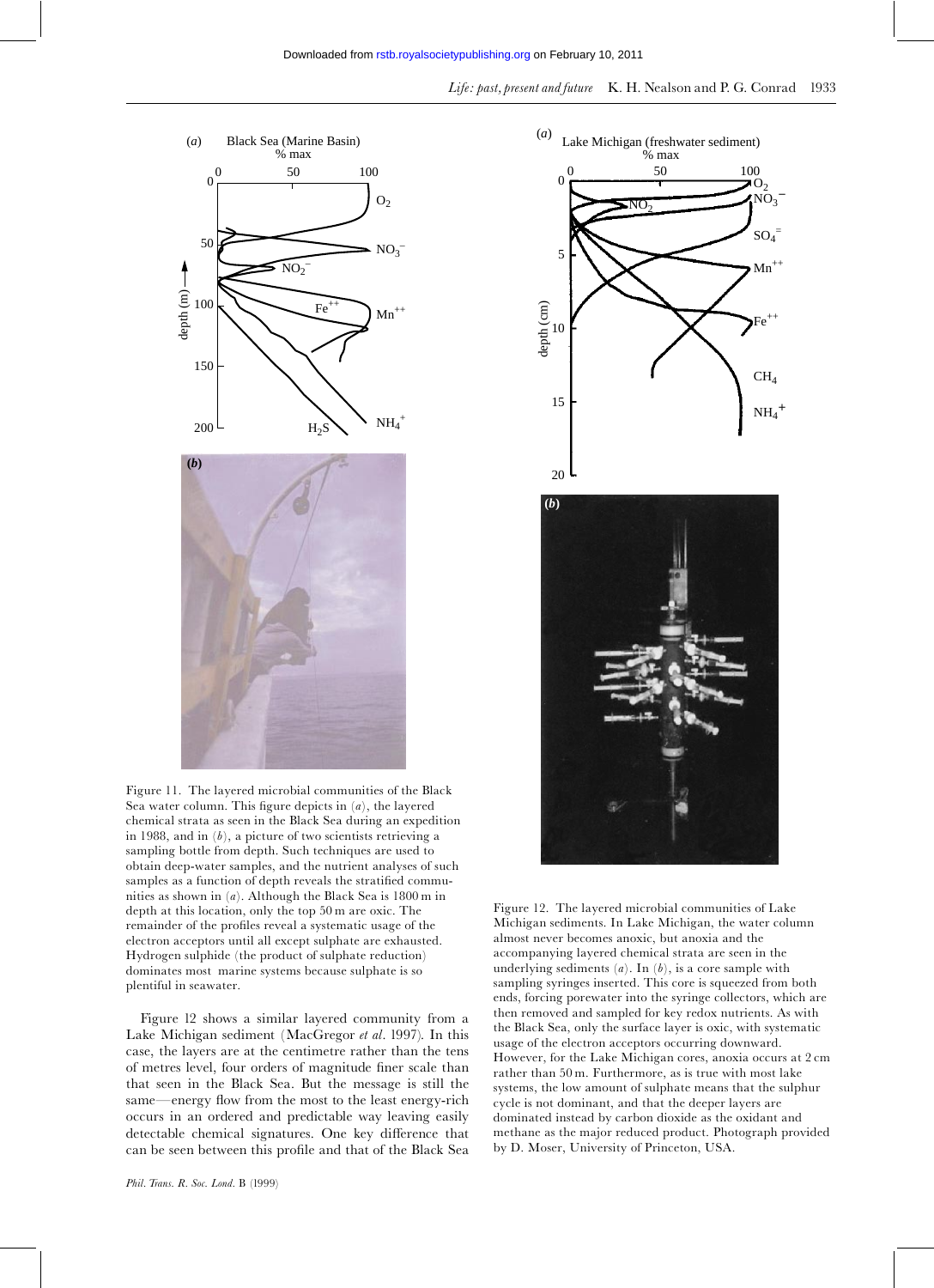(due mainly to the fact that Lake Michigan is freshwater rather than marine) is that the dominant process in the deepest layer is methane production rather than sulphate reduction, the reflection of the absence of abundant sulphate in freshwater systems. Thus, freshwater ecosystems will be methane dominated, while the marine will be sulphur dominated. The general principles of layered communities remain, however, as one proceeds downwards; the electron acceptors needed for fuel oxidation will be sequentially consumed, resulting in predictable layered communities.

From the work of Jorgensen and his colleagues we know that similar patterns are seen in algal and bacterial mat ecosystems at the submillimetre level (Jorgensen et al. 1979), and it seems likely that the same general principles of energy flow will apply to biofilm communities at the micrometre scale (eight orders of magnitude below that seen in the Black Sea). Given these immense scale variations for the same indicator of life, one might well ask whether there are upper bounds for the expression of such 'signals'. The upper size limit that one might expect for such layered communities is not known, but may well be a key question for those searching for life in non-earth environments. In terms of both past and future life, these layered communities offer substantial food for thought. For past life, we suggest that these metabolic layers (or some manifestation of them) may be preserved as records of past life that would be recognizable as fossil communities. As for future life, we suggest that such layered communities might be used as biosignatures of extant life on other planetary bodies-it is, however, our challenge to identify how, and over which scales, to search for them.

To summarize our views of the present, life on earth is remarkably diverse, occupying almost every behavioural and metabolic niche that is available. The eukaryotes have perfected the arts of behavioural diversity and structural diversity (development), and focus on using the best energy sources on the planet (sunlight and organic carbon as fuels and oxygen as an oxidant). Prokaryotes, on the other hand, distinguish themselves not only by their small size, their toughness and their tenacity, but also by their metabolic diversity—their ability to survive in metabolically extreme environments where the energy flow is low by exploiting both electron donors and electron acceptors not available to the eukaryotes. Such prokaryotic abilities led to the widespread existence of layered microbial communities, which are commonly seen in anaerobic niches. Understanding the energy flow of present-day life on this planet leads one to the conclusion that life is energetically opportunistic and efficient. The study of its successful occupation of the planet provides a useful format for understanding past and present life, and for the formulation of strategies for searching for life in environments off of our planet.

#### 3. PAST LIFE

In its early life-compatible stages, the earth was still a fairly inhospitable spot for life as we know it now. It was hot, lacked oxygen in its atmosphere and, consequently, could form little ozone to protect the emerging biota from harmful ultraviolet (UV) light. Yet, it was in such an environment that life arose and left its earliest record(s).

From studies of geological sequences of the Issua formation in Greenland (Schidlowski 1988; Mojzsis et al. 1996), traces of metabolic activity (carbon metabolism) indicate that life existed on Earth as early as 3.8 Gyr ago. This suggests that the invention of life took place rather rapidly, roughly within 200 Myr of when the planet cooled and thereby became habitable, if not hospitable, for carbon-based life. Such discoveries have triggered speculation about life in general (e.g. the problems associated with the invention of complex living systems), as well as the possibility that similar living systems might have evolved on other planets. For example, it is generally agreed that from the early period of planetary development up until about 3.5 Gyr ago, Mars and Earth shared similar planetary conditions. This has led many to posit that life might have had adequate time and the proper conditions to develop on early Mars. Subsequently, however, Mars lost its magnetosphere, hydrosphere and most of its atmosphere, making the surface of Mars, by earthly standards, an extremely hostile environment. For example, at current subzero temperatures and low atmospheric pressures on Mars, the triple point of water precludes the existence of liquid water on the surface of the planet. However, while the current conditions of high UV light, absence of liquid water and low temperatures seem to eliminate the possibility of extant surface life, the possibility that it may have once existed can not be excluded based on our knowledge of the history of the planet.

The preponderance of evidence of the earliest life on earth is in the form of chemistry, as there are few wellpreserved ancient fossils (Knoll 1992; Schopf & Klein 1992; Schopf 1999). The absence of a robust fossil record is due to a combination of rock destruction via plate tectonics, biological recycling and the fact that simple, unicellular life (with no easily preserved hard parts) dominated the early earth. This is consistent with what we know of unicellular life on the planet today, and of conditions necessary for fossil preservation. In fact, until about 2 Gyr ago there was little oxygen on the planet, and the development of complex eukaryotic cells, (which live via oxygenic respiration) was probably not possible. Based on the study of ancient soils, Rye & Holland (1998) concluded that oxygen first appeared (and rose rapidly) in the atmosphere approximately 2 Gyr ago (Holland & Rye 1997; Rye & Holland 1998; figure 13). Given the need for efficient energy metabolism to support complex life, it follows that it was only upon this rise that the development of eukaryotic organisms was possible. The Cambrian explosion of species and complex multicellular eukaryotes (containing tissues, organelles, organs, etc.) did not occur until approximately 500 Myr ago, when oxygen reached current levels (Knoll 1992; Schopf 1999). From that point onwards, the earth began to take on what we would find a familiar appearance: occupied by plants, animals and fungi. However, even before the rise of oxygen, earth was teeming with microbial life—this is the perspective that must be kept in mind when searching for life on other planets of unknown evolutionary age. Indeed, other planets could be in any of these stages, and the search for life can not simply assume that a given stage of life or planetary evolution will have been reached. One should also note that the evolution of earth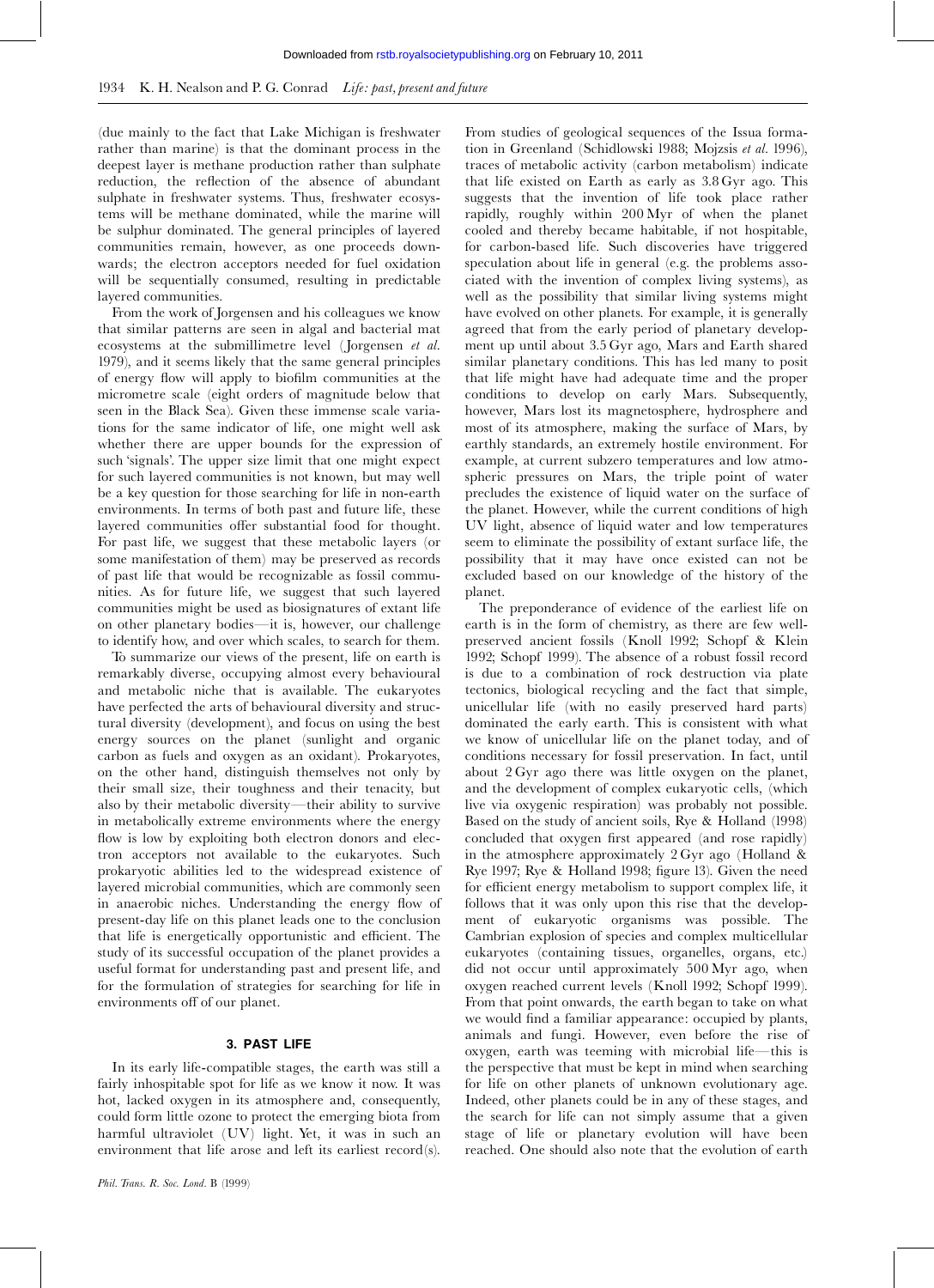has been drastically impacted by life. The oxygen we breathe is a product of the evolution of oxygenic photosynthesis. Without this innovation, the planet might well be alive, but its life would look, taste and smell much different from that we see today.

To pursue this further, one might ask how a planet that is generating reduced gases via hydrothermal activity could become more oxidizing with time. While this can be done abiotically to some extent via the loss of hydrogen, if a planet has sufficient gravity to maintain its atmosphere, one of the key inventions of life must be the use of light energy for the production of chemical oxidants that can then be used to maintain an active biota. That is, the invention of photosynthesis is critical to the evolution of large and complex life such as we see on earth today. In addition to the normal role of photosynthesis in the global carbon cycle (e.g. the generation of fixed organic carbon; figure 6), we now imagine a second major role for photosynthesis, namely the generation of oxidants. Because electron donors are needed for charge balance during the photosynthetic reaction, oxidants are generated during photosynthesis (figure 14). For the anaerobic photosynthetic bacteria, a variety of electron donors can be used, including reduced sulphur compounds or ferrous iron, which result in the production of oxidized sulphur compounds (elemental sulphur or sulphate) or even oxidized (ferric) iron. In contrast, for cyanobacteria and the eukaryotic phototrophs (e.g. algae and plants), the electron donor is water and the product is oxygen (figure 14). Once these processes come into play the oxidation level of a planet can increase, and the origin and evolution of respiration should follow, proceeding towards the evolution of more energy-intensive cellular systems.

Given the above discussion, it may be useful to look at the diagram of Rye & Holland (1999) from another perspective: namely that of the appearance of specific oxidants over time, as depicted in figure 13. With the facts we have available today, it is hard to define with accuracy exactly when each oxidant appeared (e.g. the exact times and amounts of reductants). However, such a reconstruction of the redox history of the earth (see DesMarais et al. 1992; Canfield & Teske 1996) forms a reasonable backdrop for thinking about the evolution of metabolism and its relationship to the evolution of the earth. There is little doubt that the invention of photosynthesis has had an immense impact on the face of our planet, but what kind of photosynthesis, and when? The geological record of the planet shows that massive iron deposits (banded iron formations or BIFs) accumulated in the billion years before the rise in oxygen, suggesting that the iron was being systematically removed from the ocean. The usual explanation for this is that oxygenic photosynthesis had already evolved, and the iron was being removed by chemical oxidation (to insoluble ferric hydroxide) by molecular oxygen. However, it has also been suggested that iron-based photosynthesis evolved during this time, and that the massive iron accumulations were due to the use of iron as an electron donor, producing massive amounts of oxidized iron under anaerobic conditions (Widdell et al. 1993; Ehrenreich & Widdel 1994). It is these kinds of uncertainties that may be cleared up as we learn more about the metabolic evolution of the planet

and try to correlate it to the geological record. The exact mechanism aside, it is very likely that in its earliest days, the earth was anoxic, with a redox potential dictated by the abundant reduced iron (ferrous–ferric couple) in the earth's oceans. Given this, it is not difficult to see why iron was the metal of choice for much of our metal-driven biochemistry. Once oxygenic photosynthesis evolved, however, life had played a cruel trick on itself-not only did the toxic oxygen necessitate the invention of mechanisms for protection, but after iron was established as the major cellular transition metal, it became almost inaccessible to life due to the presence of molecular oxygen, which efficiently removed it at the neutral pH values characteristic of the earth's surface.

Oxygen may have played another critical role in evolution in the sense that of all the electron acceptors whose chemistry is compatible with carbon-based life, only it and carbon dioxide are gases. Presumably, if complex animal life was to move on to land, it must either have at its disposal a gaseous oxidant or invent a method for transport of a non-gaseous oxidant on to land. Thus, the invasion of the land by complex multicellular animal life was almost certainly dependent on the invention of oxygenic photosynthesis and the appearance of oxygen as a major component of the atmosphere.

Such an energetic view of the evolution of life is one that, if complete, would allow us to search for life elsewhere over broad temporal scales, e.g. if we knew the sequence of events that led to present-day life, we could look for similar events through analysis of planetary atmospheres. If we continue to learn about our own planetary history and the relationship of life to the evolution of the planet, we may well produce the intellectual framework needed for the interpretation of planetary spectra as they begin to appear through space interferometric methods in the next millennium. It may well be the ability to interpret this spectral information that allows us to make the correct decision(s) as to which planets to send missions to and/or investigate more fully.

#### 4. FUTURE LIFE

For purposes of this discussion we view the future as the attempt to discover life outside of the earthly environment. As we are ready to proceed to other celestial bodies in search of life, we find that our definition of habitability is quite different from that we embraced just a few years ago; it continues to expand physically, chemically and metabolically as we learn more about life on earth. In response to this, we must

- (i) consider that the physical and chemical conditions tolerant to life are broader than we once thought;
- (ii) examine the potential energy sources available and look carefully for life forms using any such energy;
- (iii) be prepared for subtle, single-celled life that may not be obvious at first glance, even looking in places where life might have been preserved as dormant forms

In fact, the future looks quite exciting. In the near term we see an ambitious and robust series of missions to Mars, beginning with the Mars Surveyor Program of NASA, already in progress. As part of this mission, a series of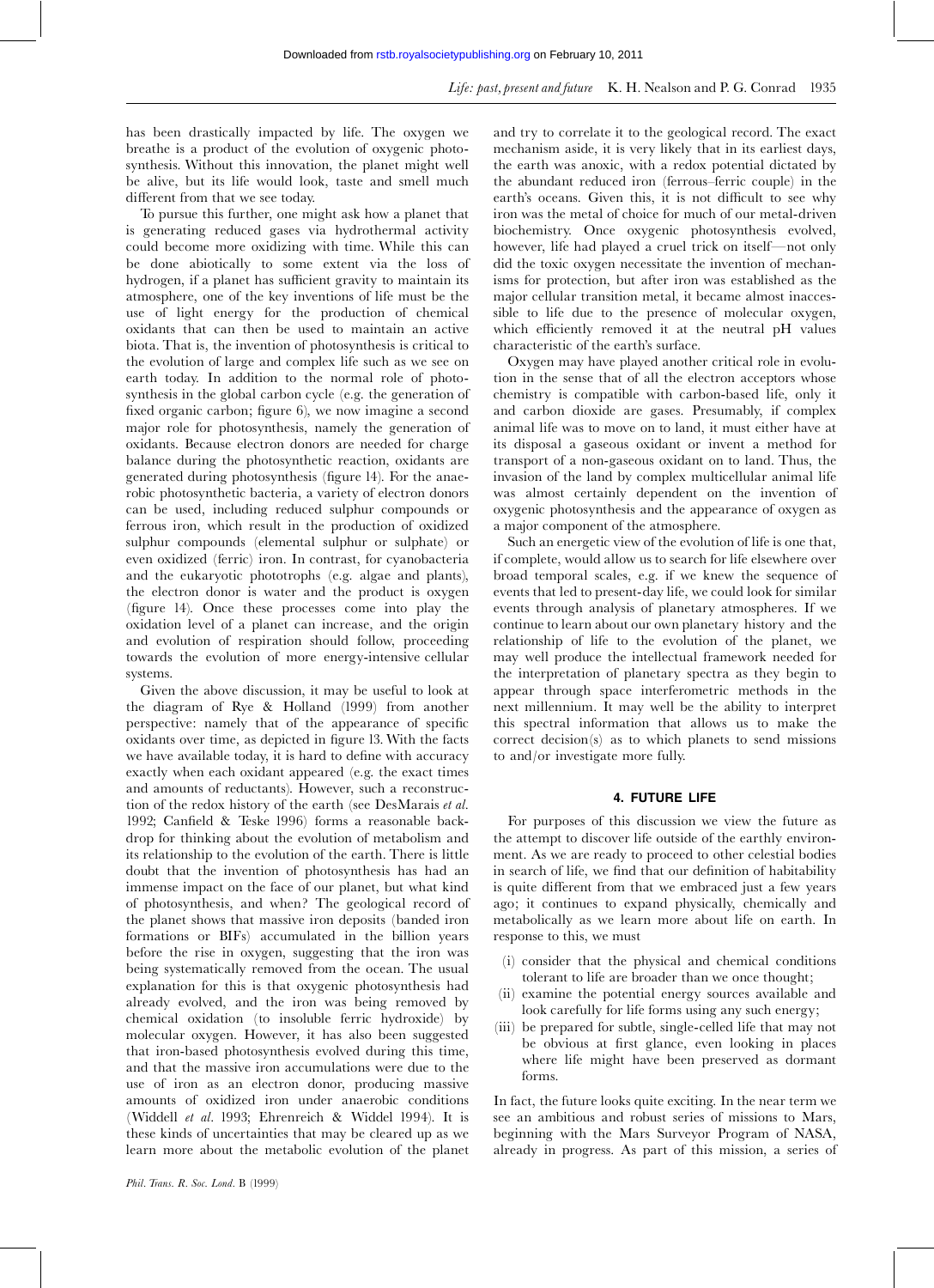

Figure 13. Variation in oxygen concentration over time, and relationship of this to appearance of organisms in the fossil record. This oxygen profile shown in this figure is modelled after that published by Rye & Holland (1999), and has superimposed upon it the estimates of when major groups of organisms appeared. Note that no evidence for complex eukaryotic cells is seen in the fossil record until the major rise in oxygen concentration, approximately 2 Gyr before present. In addition, we have added some speculative points concerning the existence of oxidants and reductants over time. We have superimposed some of the major oxidants and reductants at times that they might have appeared. This part of the diagram is meant to stimulate thought rather than present the facts, as, with the exception of oxidized iron, which is known to be present because of the widespread banded iron formations, little evidence is available as to the appearance of these oxidants on the ancient earth.

sample return missions are planned, which will give us, for the first time, access to selected, pristine samples from another planetary body in our solar system. The architecture for the first set of missions is planned and being executed now, with the first launch planned for 2003 and the return of two samples scheduled for  $2008$  (figure 15). Although a total of only about 1000 g of sample will be returned, given the sophistication and sensitivity of today's analytical abilities, we stand to gain an almost immeasurable amount of new knowledge about our neighbouring planet.

The Mars missions will also include extensive in situ measurements aimed at physical, chemical and (perhaps) biological characterization of Mars. By such studies, we will further develop the methods for life detection off of earth. This is an important issue, as after Mars, it will not be easy to obtain returned samples. Even the next closest candidate, the icy moon of Jupiter called Europa, is four years away and in the intense gravity well of Jupiter, so that sample return with today's propulsion systems is an impossibility. Thus propulsion technologies that allow faster flight and more power must be developed before more far-flung sample returns are likely. However, if we use Mars as a test-bed to develop the methods for in situ life detection, it seems likely that we can examine a variety of other sites using both remote and in-situ analyses.

#### 5. BIOSIGNATURES AND SCALE

We began this discussion with the definition of life and the explanation that on the basis of this definition we would develop biosignatures, but what are such biosignatures, and over what scales should they be measured? They must differ with differing scales of view and with different subjects of investigation. For instance, from afar, the only reasonable biosignatures will be those of planetary atmospheres. If our definition of life holds, then we will look for atmospheres that are out of equilibrium—those that contain mixtures of gases that should not be present together. These should be measured as a function of planetary latitude (looking for temperature dependent and/or seasonal processes), and as a function of time (looking for life-driven kinetic effects). One imagines that if spatial and temporal resolution can be achieved, it will be possible to separate those changes that are due to normal geological and chemical evolution of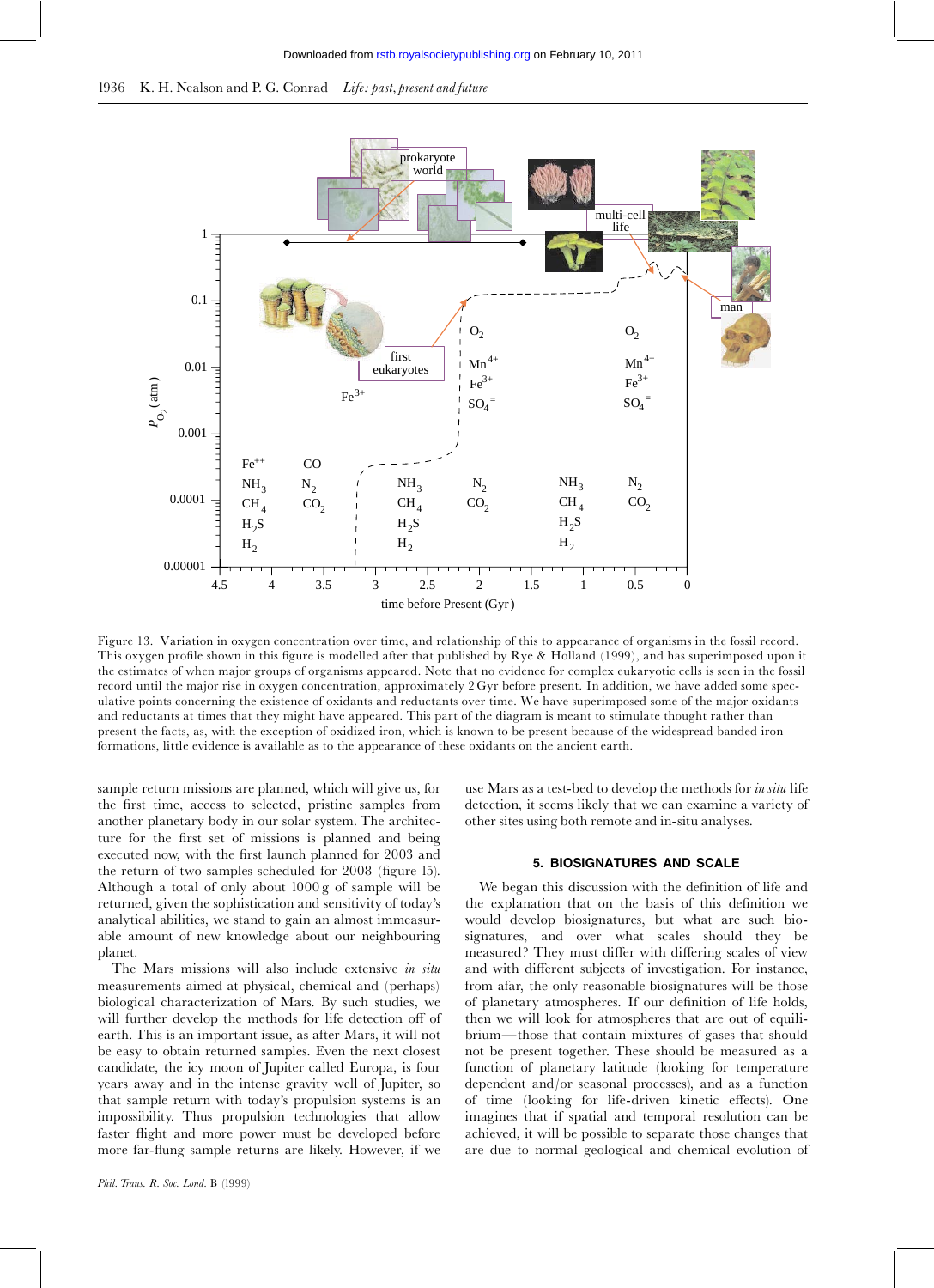

Figure 14. Photosynthesis and the generation of oxidants. This diagram is meant to illustrate that although photosynthesis does indeed result in the production of organic carbon  ${\rm (CH_2O)}$ , it also plays an important role in the generation of oxidants. On earth, we know of photosynthetic organisms that use the energy of light to produce oxidized foms of sulphur, iron and water. Without light, or without some other way of generating oxidants, it is not clear how complex life could evolve.



Figure 15. Architecture of a mission. The 2003-2005 joint US–French mission architecture is shown here. In 2003, a lander–rover combination will be launched, arriving to a predetermined site on Mars in 2004. The rover will collect samples, return them to the lander and place them in a sample cannister in the Mars ascent vehicle. This sample cannister will be sealed and then placed into Mars orbit via the ascent vehicle. In 2005, a similar mission will be launched, but using a French launch vehicle (Arianne 5) that is large enough to also launch an orbiter–Earth return vehicle. This mission will also place a sample cannister into Mars orbit, and the orbiting satellite (Earth return vehicle) will locate and retrieve both samples and return them to Earth for scientific studies.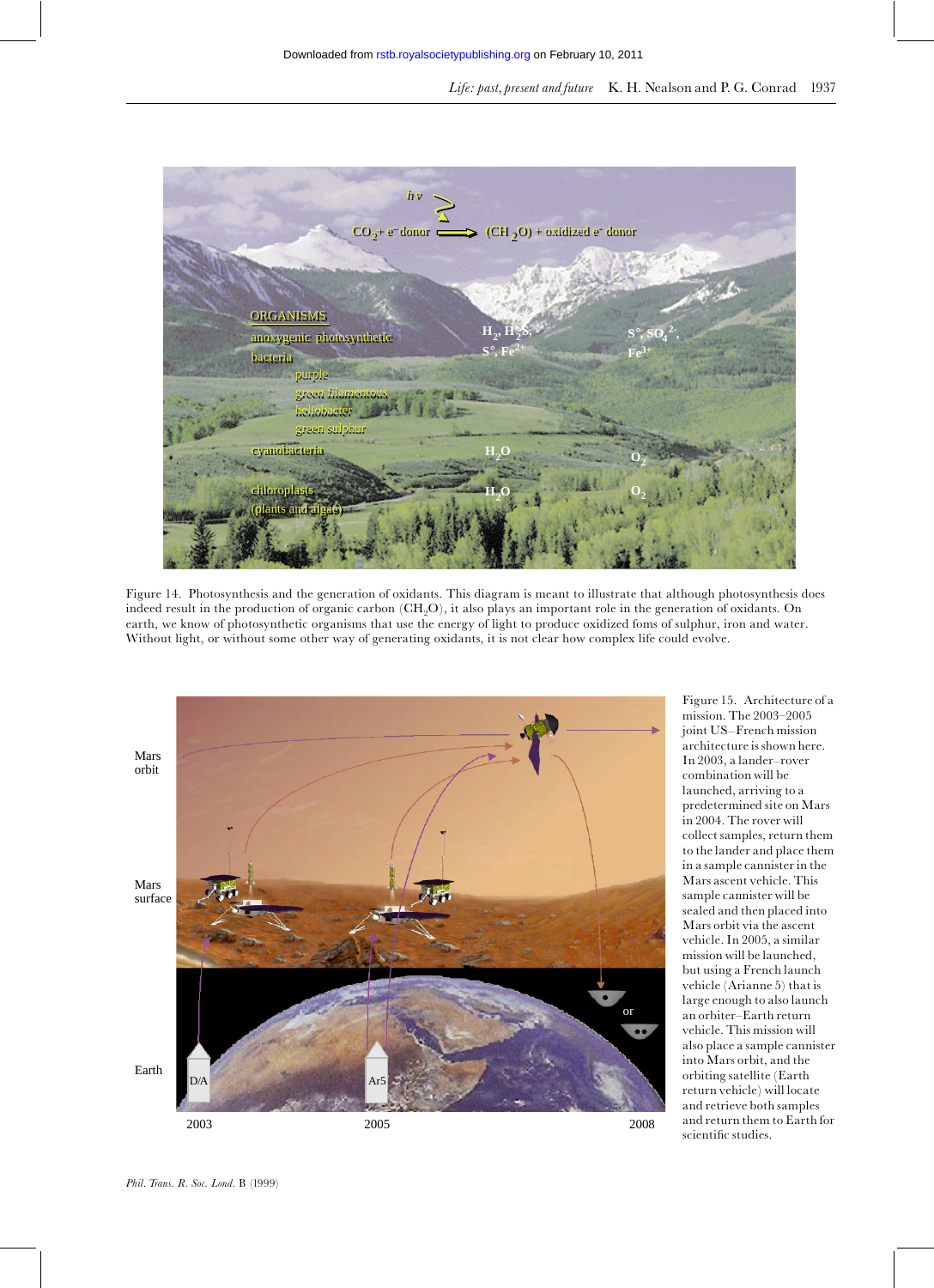the planet from those catalysed by a metabolically active biota. On earth, nearly every gas is out of equilibrium by orders of magnitude, and these disequilibria are exacerbated by seasonal effects (Lovelock 1979). Of course, if one sees planets with oxygen-rich atmospheres these will become prime candidates for further investigation, but it cannot be forgotten that for most of its history, earth has not had an oxygen-rich atmosphere even though it has been teeming with life. Studies at this scale may well allow us to narrow the 'search space' for potential living planets, using this knowledge to identify the most promising sites to send high-resolution missions for further exploration. Whether or not one supports the Gaia hypothesis developed by Lovelock and Margulis during the mid-1970s, we can all agree that the earth viewed spectroscopically (or even visually) from space would look very different from the other planets in our solar system. With the earth's abundant and reactive oxygen-rich atmosphere, intelligent extraterrestrial scientists would surely suspect that some biotic processes were afoot, feeding gases into the atmosphere in concentrations that would defy the thermodynamic predictions of our extraterrestrial counterparts! So if there is a planetary biosignature, what then of a solar system biosignature? Galactic biosignature? Indeed, would an abiotic universe look different than this one does? These questions, though seemingly imponderable, must be asked in light of the recent discoveries of other planetary systems than our own. The discovery of new potential habitats for life outside our solar system coupled with a deeper understanding of the extent of habitability on this planet cannot help but raise our expectations that life beyond the earth will ultimately be found. As the very definitions of remote and in situ sensing are, in fact, dependent on the scale of measurement-not just proximity to investigator and sample-we will need to be prepared with not only microscopes and binoculars, but telescopes as well, because the larger the scale of the biosignature the more distant the observer can be.

### **6. SUMMARY**

As we begin the next millennium, technology has already surpassed the dreams of many, and who is to say where it will lead us. Great opportunities for exploration await us, our children and their children, all of whom can exploit this unique situation. We subscribe to the belief that life will soon be discovered elsewhere, whether it be simple prokaryotic-like life or life advanced far beyond our own. Consider for the moment, for example, that in the past 0.01% of the planet's habitable history, life has moved from the simplest of hominid forms to life so advanced that it can communicate with robotic spacecraft hundreds of millions of miles from our own planet. Given the number of galaxies, solar systems and, probably, habitable planets, why would we not expect a planet somewhere to be a million (or ten or 100 million) years advanced beyond our own system? What would this life be like? What would it know and how would it use that knowledge? The spacecraft and interferometers we struggle to build now would have long since been discarded by this life, and energy might be used in ways we have yet to dream of. Alternatively, we might find

planets that mimic earth in its earlier stages, millions to billions of years behind us in evolutionary time $-a$ chance to examine our own history. The study of past and present life on our planet tells us that life has dramatically impacted the geochemical evolution of the planet, and suggests that if we really understood the intimate relationships of these two processes, then it might be possible to locate life by measuring these effects at scales presently not even conceived. This is the challenge, and this is our future.

The research described in this paper was carried out by the Jet Propulsion Laboratory, California Institute of Technology, under a contract with the National Aeronautics and Space Administration (NASA), USA.

#### **REFERENCES**

- Amann, R., Ludwig, W. & Schleifer, K.-H. 1994 Identification of uncultured bacteria: a challenging task for molecular taxonomists. Am. Soc. Microbiol. News 60, 360-365.
- Banfield, J. F. & Nealson, K. H. 1997 Geomicrobiology: interactions between microbes and minerals, 1st edn. Washington, DC: Mineralogy Society of America.
- Canfield, D. E. & Teske, A. 1996 Late Proterozoic rise in atmospheric oxygen concentration inferred from phylogenetic and sulphur-isotope studies. Nature 382, 127-132.
- Cano, R. & Borucki, M. 1994 Revival and identification of bacterial spores in 25 to 40 million year old Dominican amber. Science 268, 1960-1964.
- Davis, G. R. 1990 Energy for planet Earth. Sci. Am. 35, 1-10.
- Denner, E., McGenity, T., Busse, H.-J., Wanner, G. & Stan-Lotter, H. 1994 Halococcus salifedinae sp. Nov., an archael isolate from an Austrian salt mine, Int. J. Syst. Bacteriol. 44,  $774 - 780.$
- Des Marais, D. J., Strauss, H., Summons, R. E. & Hayes, J. M. 1992 Carbon isotope evidence for the stepwise oxidation of the Proterozoic environment. Nature 359, 605-609.
- Ehrenreich, A. & Widdel, F. 1994 Anaerobic oxidation of ferrous iron by purple bacteria: a new type of phototrophic metabolism. Appl. Environ. Microbiol. 60, 4517-4526.
- Friedmann, I. E. 1993 Antarctic microbiology, 1st edn. New York: Wiley Interscience.
- Friedmann, I. E. 1982 Endolithic microorganisms in the Antarctic cold desert. Science 215, 1045-1053.
- Gottschalk, G. 1994 Microbial metabolism. New York: Springer.
- Holland, H. D. & Rye, R. 1997 Evidence in pre-2.2 Ga paleosols for the early evolution of atmospheric oxygen and terrestrial biota. Geology 25, 857-858.
- Jorgensen, B. B., Revsbech, N. P., Blackburn, H. & Cohen, Y. 1979 Diurnal cycle of oxygen and sulfide microgradients and microbial photosynthesis in a cyanobacterial mat sediment. Appl. Environ. Microbiol. 38, 46-58.
- Kelvin 1994 Preface. In Quantifying sedimentary processes (ed. M. Coleman, C. Curtis & G. Turner). London: Oxford University Press and The Royal Society.
- Knoll, A. H. 1992 The early evolution of eukaryotes: a global perspective. Science 256, 622-627.
- Lovelock, J. E. 1979 Gaia. Oxford University Press.
- MacGregor, B. J., Moser, D. P., Nealson, K. H. & Stahl, D. A. 1997 Crenarchaeota in Lake Michigan sediments. Appl. Environ. Microbiol. 63, 1178-1181.
- Margulis, I. 1981 Symbiosis in cell evolution. San Francisco, CA: W. H. Freeman & Co.
- Mojzsis, S. J., Arrhenius, G., McKeegan, K. D., Harrison, T. M., Nutman, A. P. & Friend, C. R. L. 1996 Evidence for life on earth before 3,800 million years ago. *Nature* 384, 55–59.